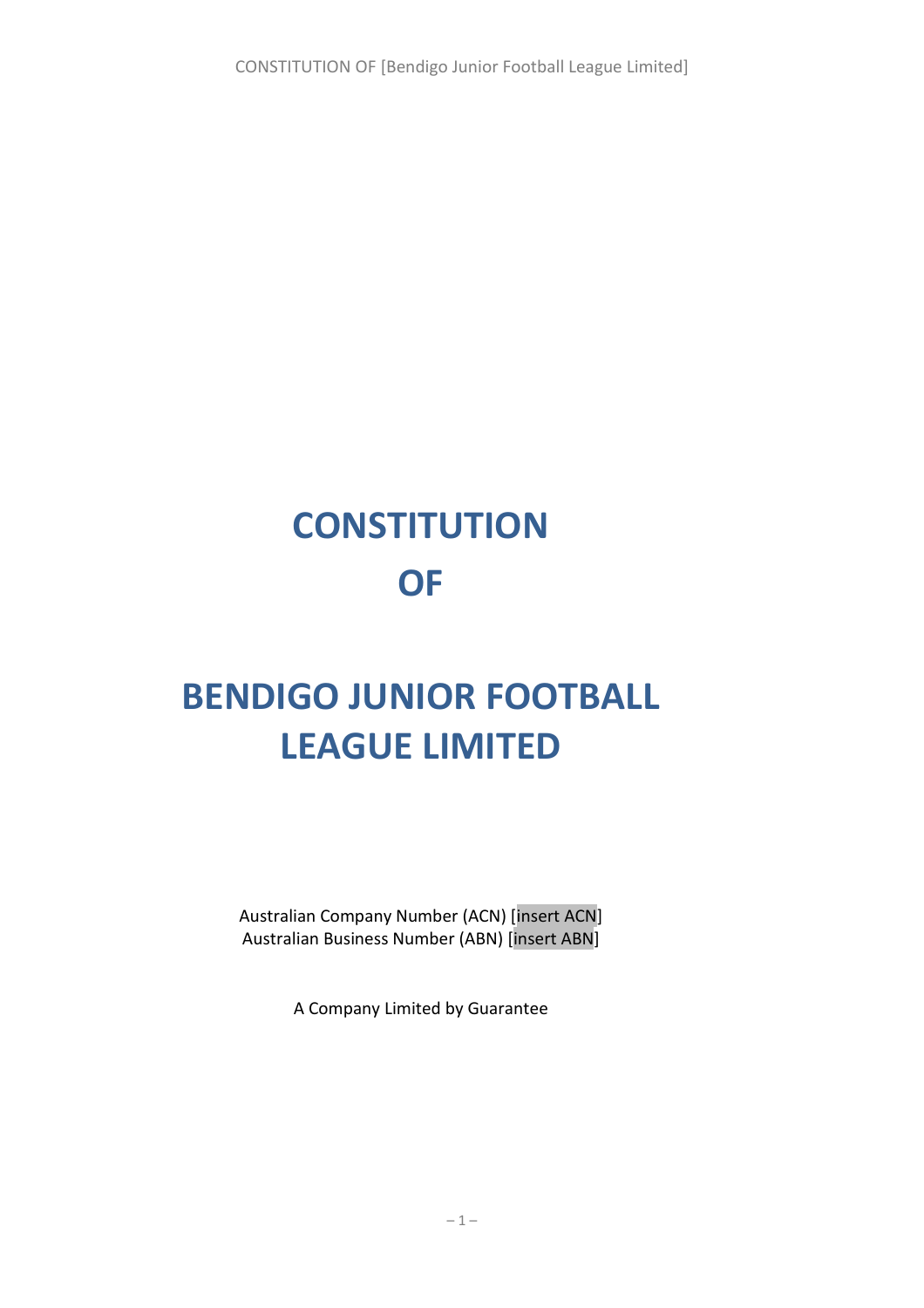## **Table of contents**

#### **Preliminary**

- 1 Name of the company
- 2 Type of company
- 3 Limited liability of members
- 4 The guarantee
- 5 Definitions

## Charitable purposes and powers

- <span id="page-1-2"></span>6 Object
- 7 Powers
- 8 Not-for-profit
- 9 Amending the constitution

## Members

- 10 Membership and register of members
- 11 Who can be a member
- 12 How to apply to become a member
- 13 Directors decide whether to approve membership
- 14 When a person becomes a member
- 15 When a person stops being a member

## Dispute resolution and disciplinary procedures

- 16 Dispute resolution
- <span id="page-1-0"></span>17 Disciplining members

## General meetings of members

18 General meetings called by directors

- 19 General meetings called by members
- 20 Annual general meeting
- 21 Notice of general meetings
- 22 Quorum at general meetings
- 23 Auditor's right to attend meetings
- 24 Representatives of members
- 25 Using technology to hold meetings
- 26 Chairperson for general meetings
- 27 Role of the chairperson
- 28 Adjournment of meetings

## Members' resolutions and statements

- <span id="page-1-1"></span>29 Members' resolutions and statements
- <span id="page-1-3"></span>30 Company must give notice of proposed resolution or distribute statement
- 31 Circular resolutions of members

## Voting at general meetings

- 32 How many votes a member has
- 33 Challenge to member's right to vote
- 34 How voting is carried out
- 35 When and how a vote in writing must be held
- 36 Appointment of proxy
- 37 Voting by proxy

## **Directors**

38 Number of directors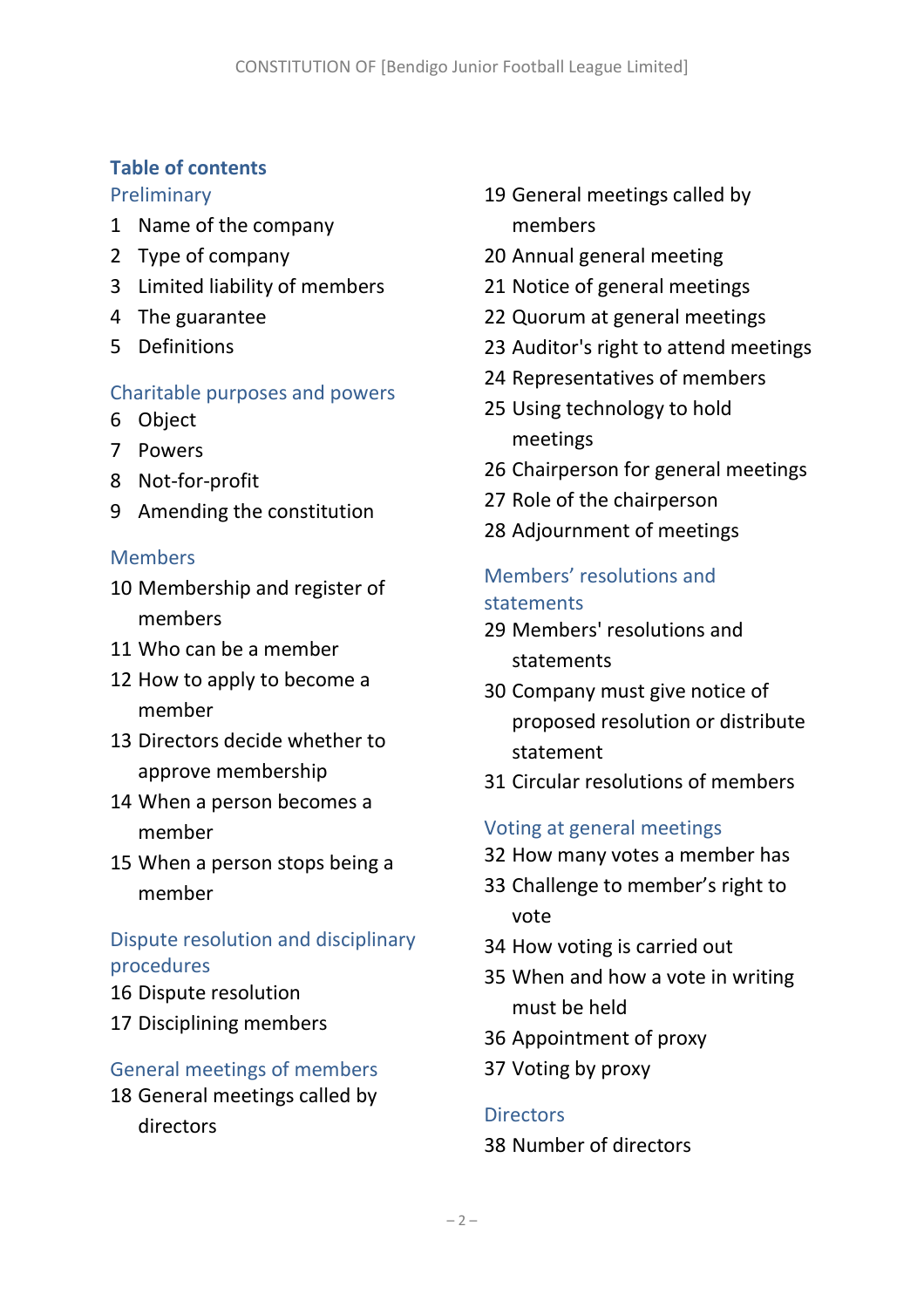- <span id="page-2-0"></span> Election and appointment of directors
- Election of chairperson
- Term of office
- When a director stops being a director

## Powers of directors

- Powers of directors
- <span id="page-2-1"></span>Delegation of directors' powers
- Payments to directors
- Execution of Documents

## Duties of directors

- Duties of directors
- Conflicts of interest

## Directors' meetings

- When the directors meet
- Calling directors' meetings
- Chairperson for directors meetings
- Quorum at directors' meetings
- Using technology to hold directors' meetings
- Passing directors' resolutions
- Circular resolutions of directors

## **Secretary**

 Appointment and role of secretary

## Minutes and records

- Minutes and records
- Financial and related records

## By-laws

## By-laws

## **Notice**

- What is notice
- Notice to the company
- Notice to members
- When notice is taken to be given

## Financial year

Company's financial year

## Indemnity, insurance and access

- Indemnity
- Insurance
- Directors' access to documents

## Winding up

- Surplus assets not to be distributed to members
- Distribution of surplus assets

## Definitions and interpretation

- Definitions
- Reading this constitution with the Corporations Act
- Interpretation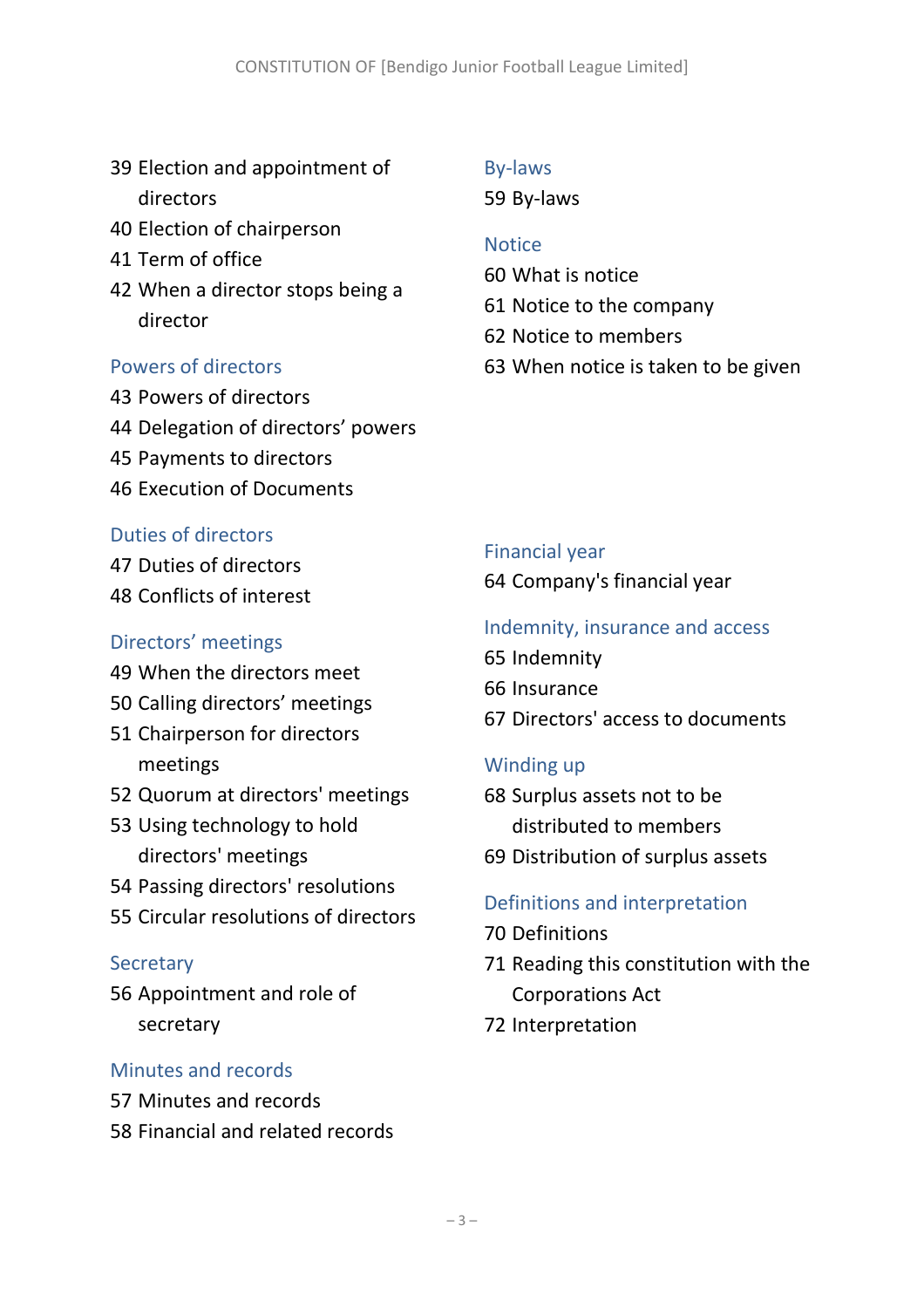## **Preliminary**

#### <span id="page-3-1"></span>**1. Name of the company**

The name of the **company** is Bendigo Junior Football League Limited (the **company**).

## **2. Type of company**

The **company** is a not-for-profit public **company** limited by guarantee which is established to be, and to continue as, a charity.

#### **3. Limited liability of members**

The liability of members is limited to the amount of the guarantee in clause [4.](#page-3-0)

#### <span id="page-3-0"></span>**4. The guarantee**

Each member must contribute an amount not more than \$10 (the guarantee) to the property of the **company** if the **company** is wound up while the member is a member, or within 12 months after they stop being a member, and this contribution is required to pay for the:

- (a) debts and liabilities of the **company** incurred before the member stopped being a member, or
- (b) costs of winding up.

## **5. Definitions**

In this constitution, words and phrases have the meaning set out in clauses [70](#page-30-0) and [72.](#page-31-0)

## **Charitable purposes and powers**

## **6. Object**

The **company**'s object is to pursue the following charitable purpose(s):

- a. Represent the best interest of junior football in Central Victoria.
- b. Provide support and advice in relation to competition and priorities for Junior football.
- c. Provide opinion and insight into the competition management of Junior football to AFL Central Victoria Region General Manager and other staff as required;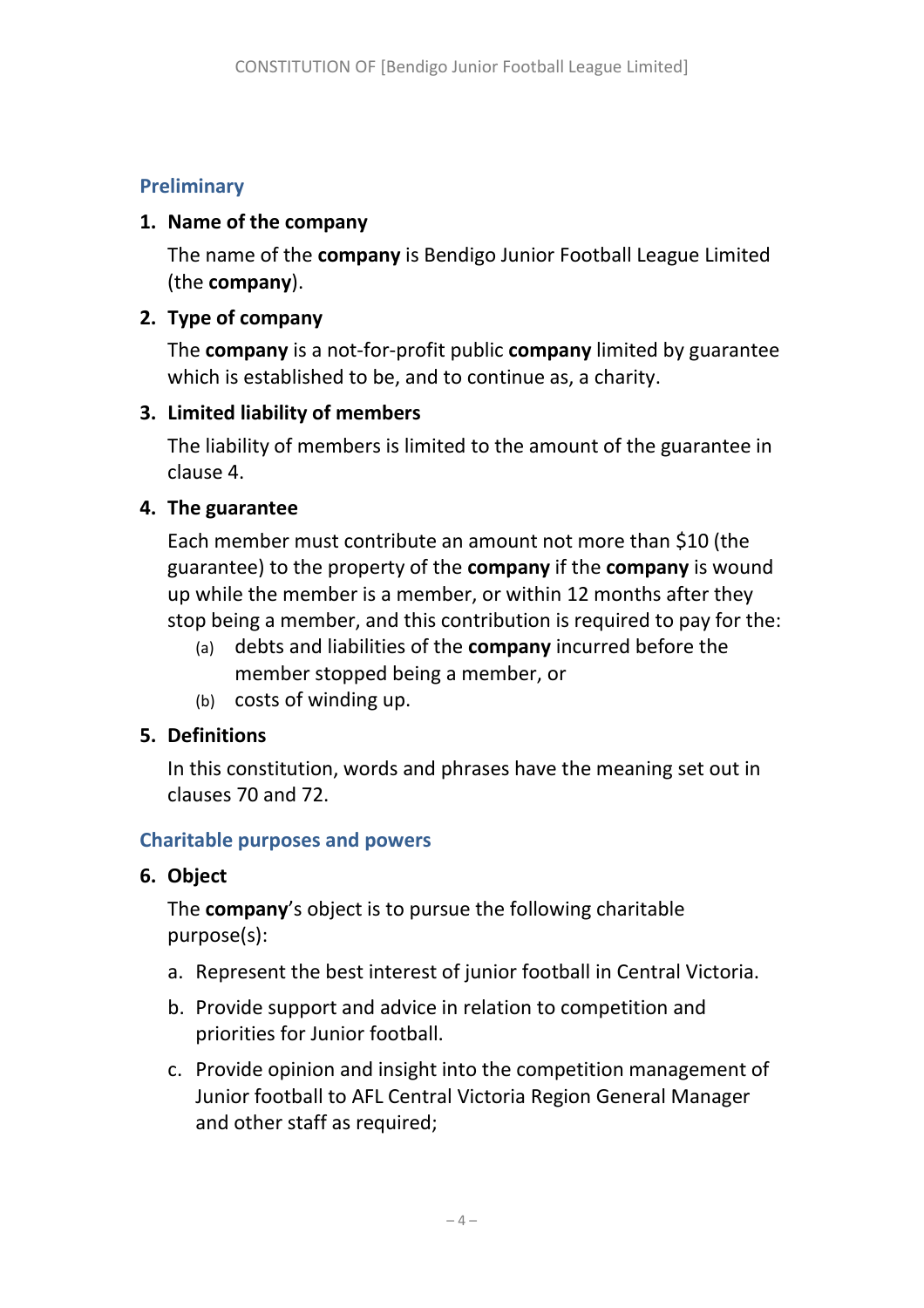- d. Work in conjunction with AFL Central Victoria: to develop strategies and plans for the future operations of the BJFL Ltd and support the annual management of the competition.
- e. Support the Region Commission in implementing state wide rules and regulations.
- f. Provide a forum for clubs and other key stakeholders to provide feedback on issues of Junior Football.
- g. Facilitate shared learnings between the football leagues in Central Victoria on governance, competition management and game development matters.
- h. Support the promotion of junior football throughout Central Victoria.
- i. Formulate plans and proposals for AFL Central Victoria to consider, that may improve the operations of the BJFL Ltd or participation in the region.
- j. Provide hands on assistance with key events and operations.

## **7. Powers**

Subject to clause [8,](#page-4-0) the **company** has the following powers, which may only be used to carry out its purpose(s) set out in clause 6:

- (a) the powers of an individual, and
- (b) all the powers of a **company** limited by guarantee under the **Corporations Act**.

## <span id="page-4-0"></span>**8. Not-for-profit**

- <span id="page-4-2"></span>8.1 The **company** must not distribute any income or assets directly or indirectly to its members, except as provided in clauses [8.2](#page-4-1) and [69.](#page-29-0)
- <span id="page-4-1"></span>8.2 Clause [8.1](#page-4-2) does not stop the **company** from doing the following things, provided they are done in good faith:
	- (a) paying a member for goods or services they have provided or expenses they have properly incurred at fair and reasonable rates or rates more favourable to the **company**, or
	- (b) making a payment to a member in carrying out the **company**'s charitable purpose(s).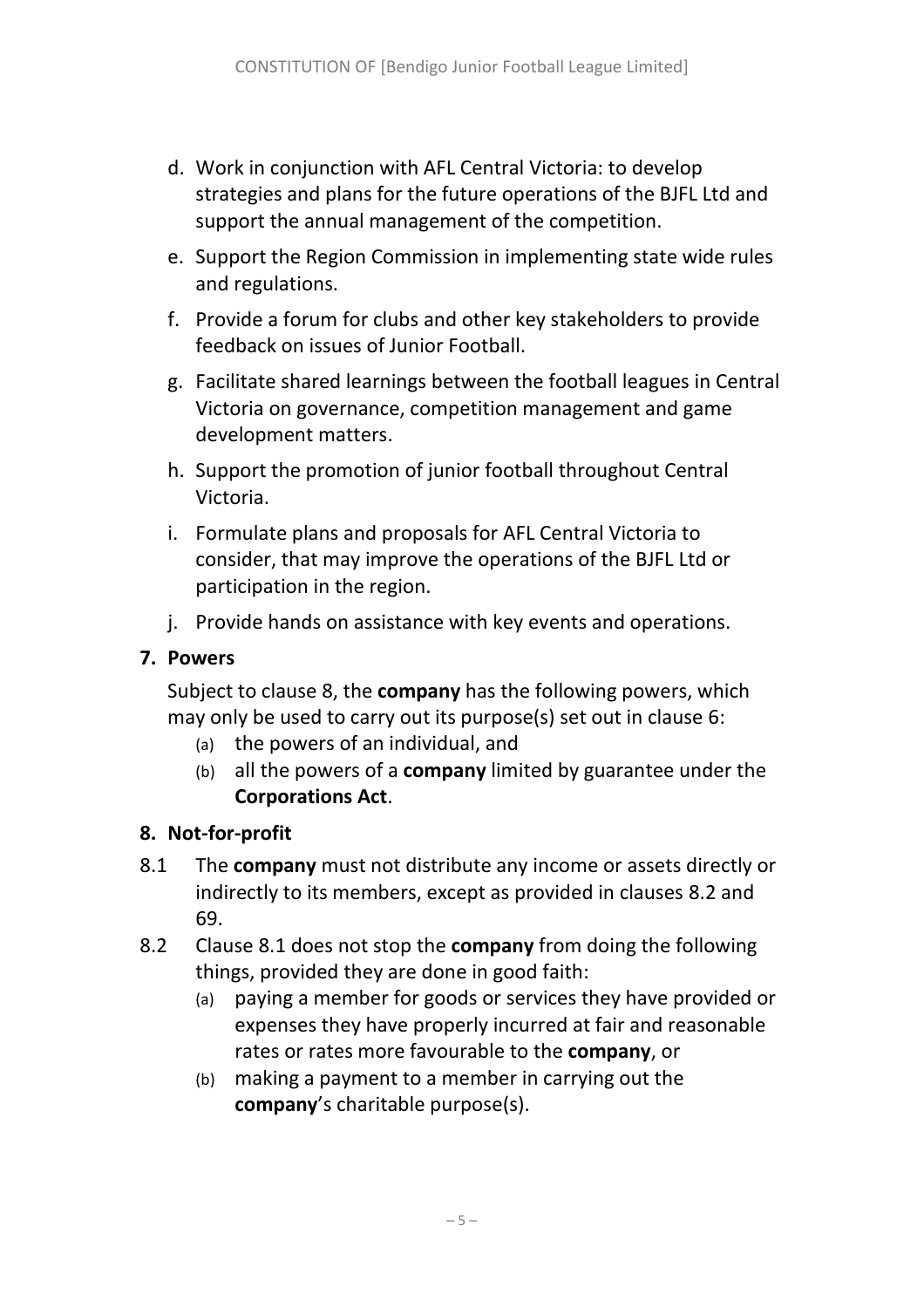#### **9. Amending the constitution**

- 9.1 Subject to clause [9.2,](#page-5-0) the members may amend this constitution by passing a **special resolution**.
- <span id="page-5-0"></span>9.2 The members must not pass a **special resolution** that amends this constitution if passing it causes the **company** to no longer be a charity.

#### **Members**

## **10.Membership and register of members**

- 10.1 The members of the **company** are:
- (a) **initial members**, and
- (b) any other person that the directors allow to be a member, in accordance with this constitution.

10.2 The **company** must establish and maintain a register of members. The register of members must be kept by the secretary and must contain:

- (a) for each current member:
	- i. name
	- ii. address
	- iii. any alternative address nominated by the member for the service of notices, and
	- iv. date the member was entered on to the register.
- (b) for each person who stopped being a member in the last 7 years:
	- i. name
	- ii. address
	- iii. any alternative address nominated by the member for the service of notices, and
	- iv. dates the membership started and ended.

10.3 The **company** must give current members access to the register of members.

10.4 Information that is accessed from the register of members must only be used in a manner relevant to the interests or rights of members.

#### **11.Who can be a member**

11.1 A person who supports the purposes of the **company** is eligible to apply to be a member of the **company** under clause [12.](#page-6-0)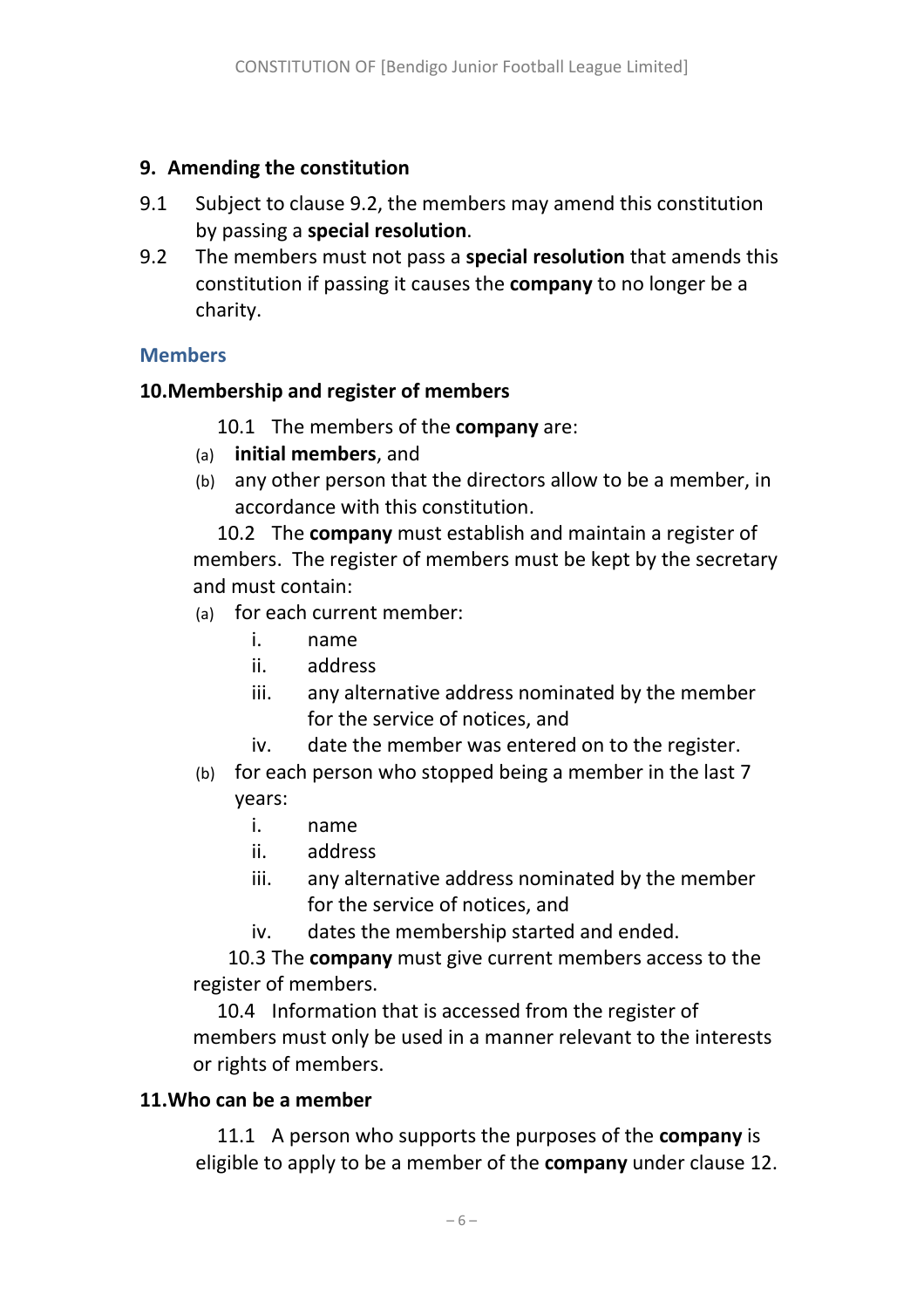11.2 In this clause, 'person' means an individual or incorporated body.

## <span id="page-6-0"></span>**12.How to apply to become a member**

A person (as defined in clause 11.2) may apply to become a member of the **company.**

## **13.Directors decide whether to approve membership**

- 13.1 The directors may consider an application for membership within a reasonable time after the secretary receives the application.
- 13.2 If the directors approve an application, the secretary must as soon as possible:
	- (a) enter the new member on the register of members, and
	- (b) write to the applicant to tell them that their application was approved, and the date that their membership started (see clause [14\)](#page-6-1).
- 13.3 If the directors reject an application, the secretary must write to the applicant as soon as possible to tell them that their application has been rejected, but does not have to give reasons.
- 13.4 For the avoidance of doubt, the directors may approve an application even if the application does not state the matters listed in clauses 12(a), 12(b) or 12(c). In that case, by applying to be a member, the applicant agrees to those three matters.

## <span id="page-6-1"></span>**14.When a person becomes a member**

Other than **initial member(s)**, an applicant will become a member when they are entered on the register of members.

## **15.When a person stops being a member**

A person immediately stops being a member if they:

- (a) die
- (b) are wound up or otherwise dissolved or deregistered (for an incorporated member)
- (c) resign, by writing to the secretary
- (d) are expelled under clause [17,](#page-1-0) or
- (e) have not responded within three months to a written request from the secretary that they confirm in writing that they want to remain a member.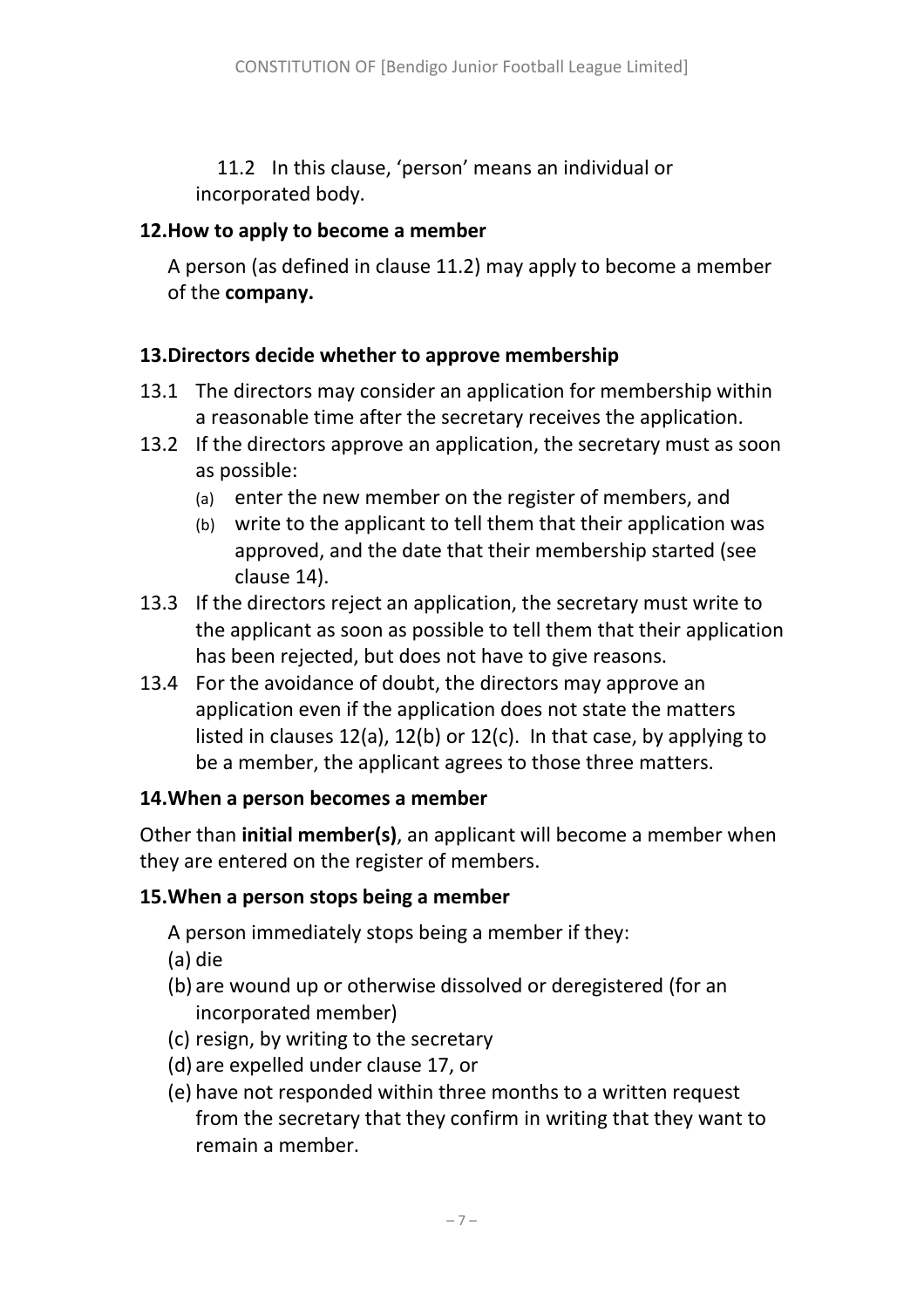#### **Dispute resolution and disciplinary procedures**

#### **16.Dispute resolution**

- 16.1 The dispute resolution procedure in this clause applies to disputes (disagreements) under this constitution between a member or director and:
	- (a) one or more members
	- (b) one or more directors, or
	- (c) the **company**.
- 16.2 A member must not start a dispute resolution procedure in relation to a matter which is the subject of a disciplinary procedure under clause 17 until the disciplinary procedure is completed.
- <span id="page-7-0"></span>16.3 Those involved in the dispute must try to resolve it between themselves within 14 days of knowing about it.
- 16.4 If those involved in the dispute do not resolve it under clause [16.3,](#page-7-0) they must within 10 days:
	- (a) tell the directors about the dispute in writing
	- (b) agree or request that a mediator be appointed, and
	- (c) attempt in good faith to settle the dispute by mediation.
- <span id="page-7-2"></span><span id="page-7-1"></span>16.5 The mediator must:
	- (a) be chosen by agreement of those involved, or
	- (b) where those involved do not agree:
		- i. for disputes between members, a person chosen by the directors, or
		- ii. for other disputes, a person chosen by either the Commissioner of the Australian Charities and Not-forprofits Commission or the president of the law institute or society in the state or territory in which the **company** has its registered office.
- 16.6 A mediator chosen by the directors under clause [16.5\(b\)](#page-7-1)[\(i\)](#page-7-2):
	- (a) may be a member or former member of the **company**
	- (b) must not have a personal interest in the dispute, and
	- (c) must not be biased towards or against anyone involved in the dispute.
- 16.7 When conducting the mediation, the mediator must:
	- (a) allow those involved a reasonable chance to be heard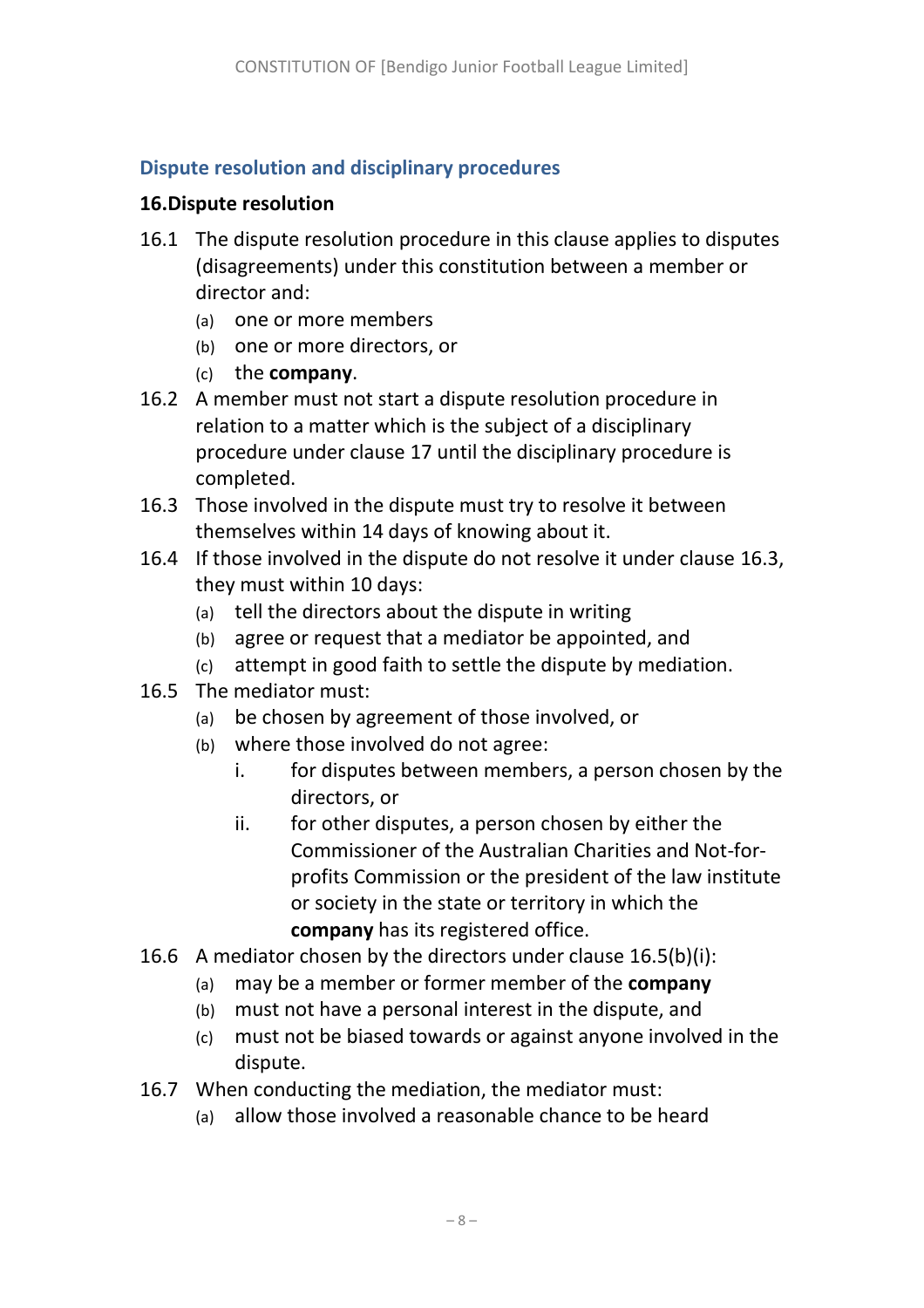- (b) allow those involved a reasonable chance to review any written statements
- (c) ensure that those involved are given natural justice, and
- (d) not make a decision on the dispute.

#### **17.Disciplining members**

- <span id="page-8-0"></span>17.1 In accordance with this clause, the directors may resolve to warn, suspend or expel a member from the **company** if the directors consider that:
	- (a) the member has breached this constitution, or
	- (b) the member's behaviour is causing, has caused, or is likely to cause harm to the **company**.
- 17.2 At least 14 days before the directors' meeting at which a resolution under clause [17.1](#page-8-0) will be considered, the secretary must notify the member in writing:
	- (a) that the directors are considering a resolution to warn, suspend or expel the member
	- (b) that this resolution will be considered at a directors' meeting and the date of that meeting
	- (c) what the member is said to have done or not done
	- (d) the nature of the resolution that has been proposed, and
	- (e) that the member may provide an explanation to the directors, and details of how to do so.
- <span id="page-8-1"></span>17.3 Before the directors pass any resolution under clause [17.1,](#page-8-0) the member must be given a chance to explain or defend themselves by:
	- (a) sending the directors a written explanation before that directors' meeting, and/or
	- (b) speaking at the meeting.
- <span id="page-8-2"></span>17.4 After considering any explanation under clause [17.3,](#page-8-1) the directors may:
	- (a) take no further action
	- (b) warn the member
	- (c) suspend the member's rights as a member for a period of no more than 12 months
	- (d) expel the member
	- (e) refer the decision to an unbiased, independent person on conditions that the directors consider appropriate (however,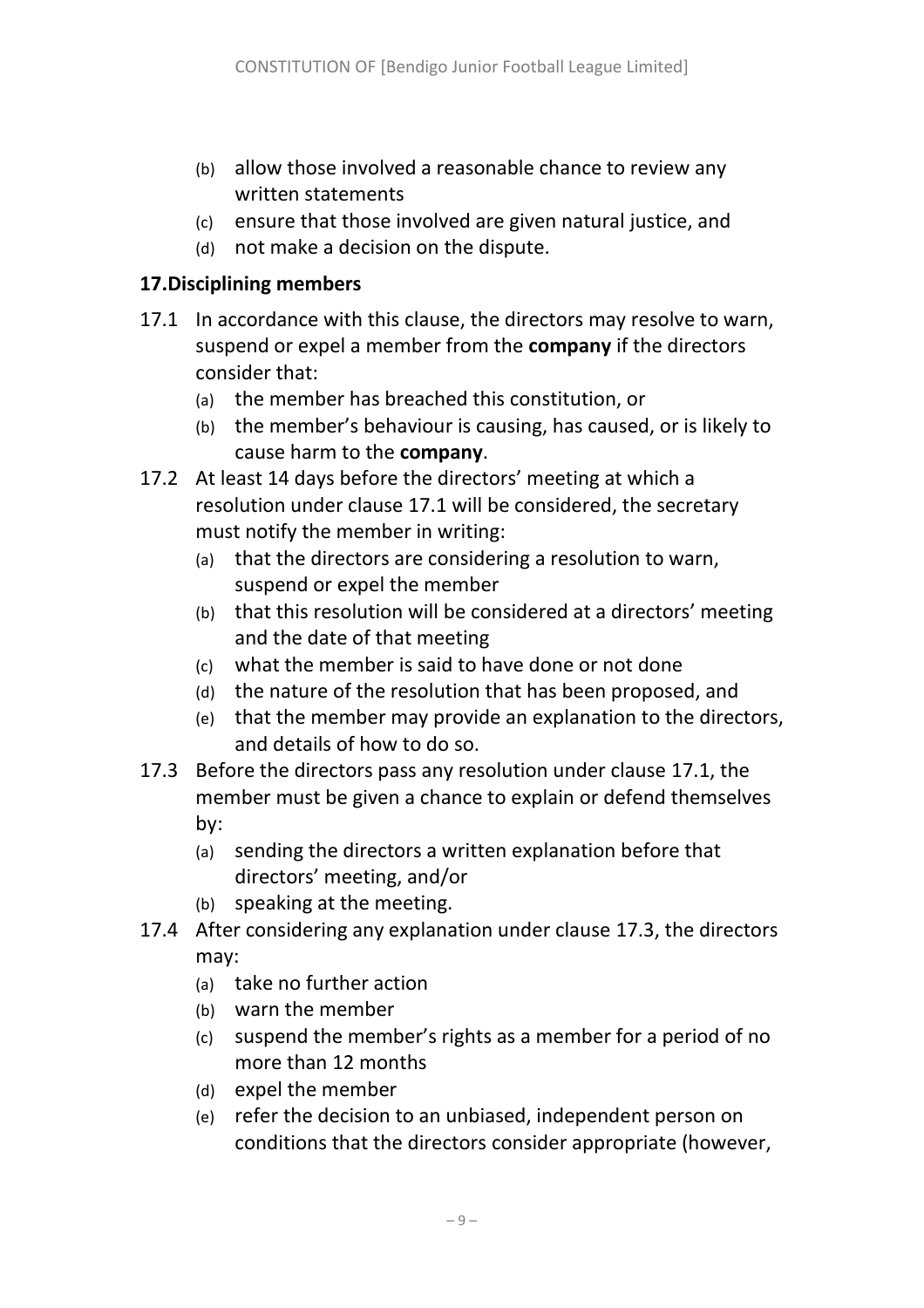the person can only make a decision that the directors could have made under this clause), or

- (f) require the matter to be determined at a **general meeting**.
- 17.5 The directors cannot fine a member.
- 17.6 The secretary must give written notice to the member of the decision under clause [17.4](#page-8-2) as soon as possible.
- 17.7 Disciplinary procedures must be completed as soon as reasonably practical.
- 17.8 There will be no liability for any loss or injury suffered by the member as a result of any decision made in good faith under this clause.

## **General meetings of members**

## **18.General meetings called by directors**

- 18.1 The directors may call a **general meeting**.
- <span id="page-9-0"></span>18.2 If members with at least 25% of the votes that may be cast at a **general meeting** make a written request to the **company** for a **general meeting** to be held, the directors must:
	- (a) within 21 days of the members' request, give all members notice of a **general meeting**, and
	- (b) hold the **general meeting** within 2 months of the members' request.
- 18.3 The percentage of votes that members have (in clause [18.2\)](#page-9-0) is to be worked out as at midnight before the members request the meeting.
- 18.4 The members who make the request for a **general meeting** must:
	- (a) state in the request any resolution to be proposed at the meeting
	- (b) sign the request, and
	- (c) give the request to the **company**.
- 18.5 Separate copies of a document setting out the request may be signed by members if the wording of the request is the same in each copy.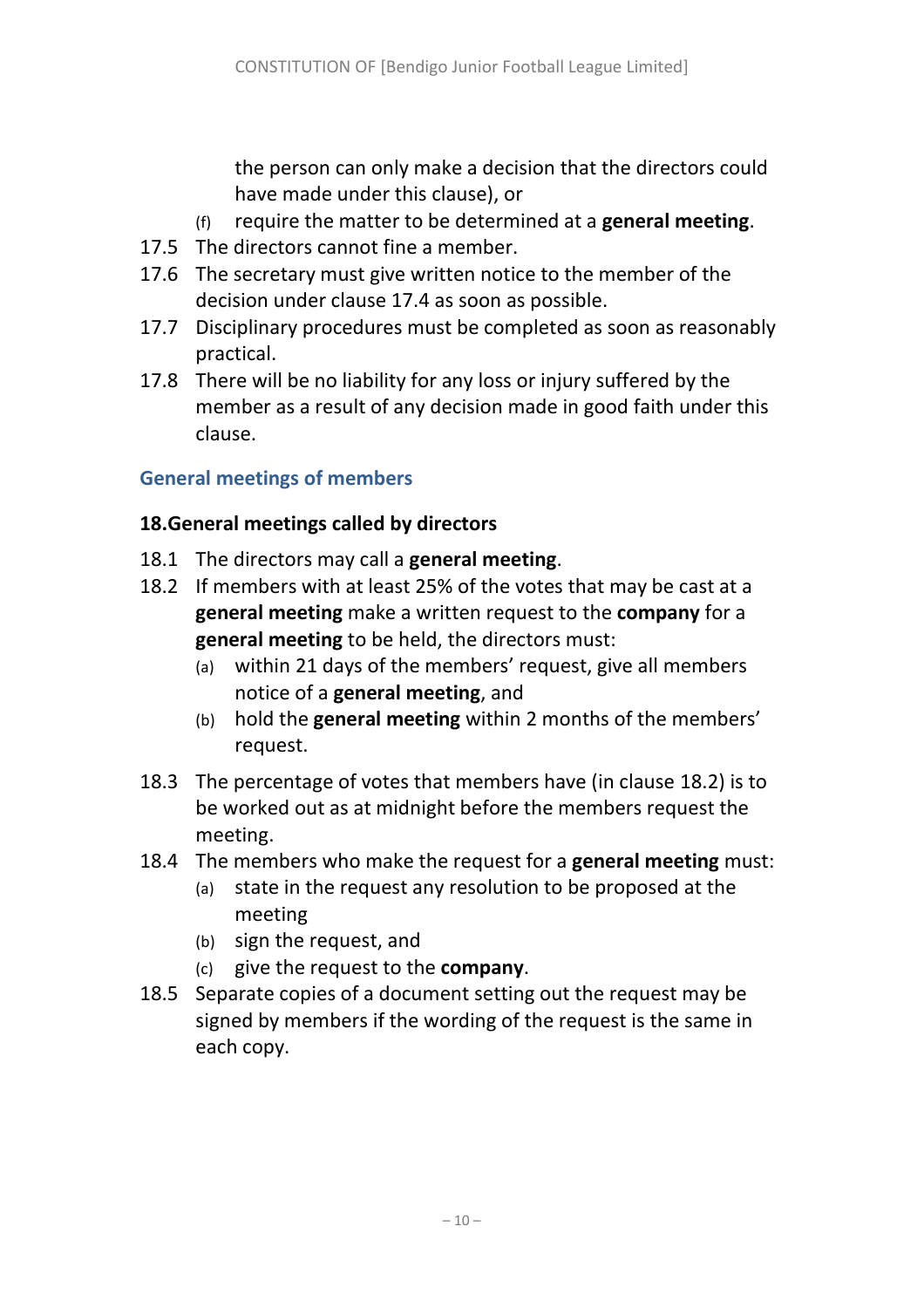#### **19.General meetings called by members**

- <span id="page-10-0"></span>19.1 If the directors do not call the meeting within 21 days of being requested under clause [18.2,](#page-9-0) 50% or more of the members who made the request may call and arrange to hold a **general meeting**.
- 19.2 To call and hold a meeting under clause [19.1](#page-10-0) the members must:
	- (a) as far as possible, follow the procedures for **general meeting**s set out in this constitution
	- (b) call the meeting using the list of members on the **company**'s member register, which the **company** must provide to the members making the request at no cost, and
	- (c) hold the **general meeting** within three months after the request was given to the **company**.
- 19.3 The **company** must pay the members who request the **general meeting** any reasonable expenses they incur because the directors did not call and hold the meeting.

## **20.Annual general meeting**

- <span id="page-10-1"></span>20.1 A **general meeting**, called the annual **general meeting**, must be held:
	- (a) within 12 months after registration of the **company**, and
	- (b) after the first annual **general meeting**, at least once in every calendar year.
- 20.2 Even if these items are not set out in the notice of meeting, the business of an annual **general meeting** may include:
	- (a) a review of the **company**'s activities
	- (b) a review of the **company**'s finances
	- (c) any auditor's report
	- (d) the election of directors, and
	- (e) the appointment and payment of auditors, if any.
- 20.3 Before or at the annual **general meeting**, the directors must give information to the members on the **company**'s activities and finances during the period since the last annual **general meeting**.
- 20.4 The chairperson of the annual **general meeting** must give members as a whole a reasonable opportunity at the meeting to ask questions or make comments about the management of the **company**.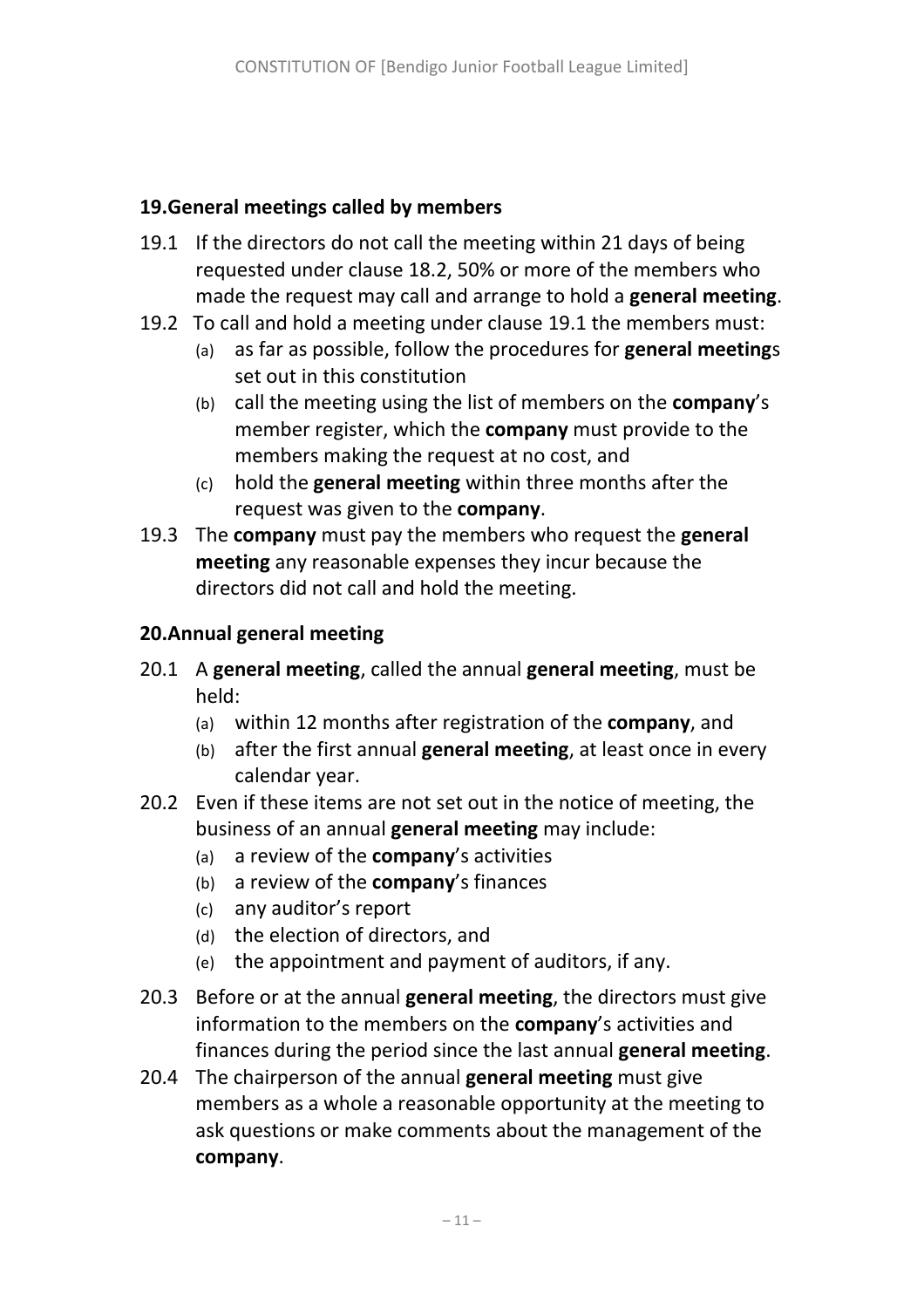## **21.Notice of general meetings**

- 21.1 Notice of a **general meeting** must be given to:
	- (a) each member entitled to vote at the meeting
	- (b) each director, and
	- (c) the auditor (if any).
- 21.2 Notice of a **general meeting** must be provided in writing at least 21 days before the meeting.
- 21.3 Subject to clause [21.4,](#page-11-0) notice of a meeting may be provided less than 21 days before the meeting if:
	- (a) for an annual **general meeting**, all the members entitled to attend and vote at the annual **general meeting** agree beforehand, or
	- (b) for any other **general meeting**, members with at least 95% of the votes that may be cast at the meeting agree beforehand.
- <span id="page-11-0"></span>21.4 Notice of a meeting cannot be provided less than 21 days before the meeting if a resolution will be moved to:
	- (a) remove a director
	- (b) appoint a director in order to replace a director who was removed, or
	- (c) remove an auditor.
- <span id="page-11-2"></span><span id="page-11-1"></span>21.5 Notice of a **general meeting** must include:
	- (a) the place, date and time for the meeting (and if the meeting is to be held in two or more places, the technology that will be used to facilitate this)
	- (b) the general nature of the meeting's business
	- (c) if applicable, that a **special resolution** is to be proposed and the words of the proposed resolution
	- (d) a statement that members have the right to appoint proxies and that, if a member appoints a proxy:
		- i. the proxy does not need to be a member of the **company**
		- ii. the proxy form must be delivered to the **company** at its registered address or the address (including an electronic address) specified in the notice of the meeting, and
		- iii. the proxy form must be delivered to the **company** at least 48 hours before the meeting.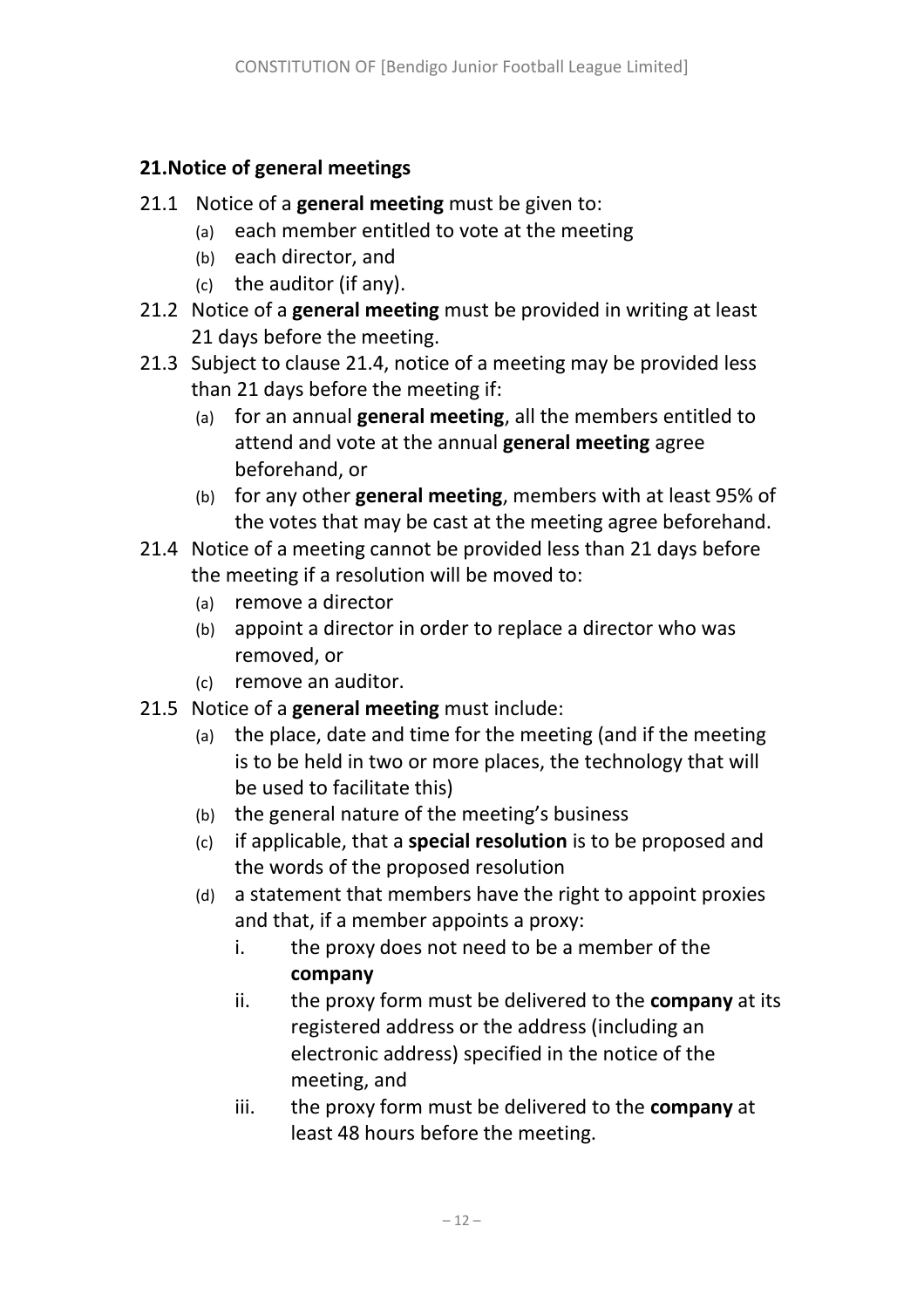21.6 If a **general meeting** is adjourned (put off) for one month or more, the members must be given new notice of the resumed meeting.

## **22.Quorum at general meetings**

- 22.1 For a **general meeting** to be held, at least a quorum of members must be present (in person, by proxy or by representative) for the whole meeting. When determining whether a quorum is present, a person or corporate member may only be counted once (even if that person is a representative or proxy of more than one member).
- 22.2 No business may be conducted at a **general meeting** if a quorum is not present.
- 22.3 If there is no quorum present within 30 minutes after the starting time stated in the notice of **general meeting**, the **general meeting** is adjourned to the date, time and place that the chairperson specifies. If the chairperson does not specify one or more of those things, the meeting is adjourned to:
	- (a) if the date is not specified the same day in the next week
	- (b) if the time is not specified  $-$  the same time, and
	- $(c)$  if the place is not specified the same place.
- 22.4 If no quorum is present at the resumed meeting within 30 minutes after the starting time set for that meeting, the meeting is cancelled.

## **23.Auditor's right to attend meetings**

- 23.1 The auditor (if any) is entitled to attend any **general meeting** and to be heard by the members on any part of the business of the meeting that concerns the auditor in the capacity of auditor.
- 23.2 The **company** must give the auditor (if any) any communications relating to the **general meeting** that a member of the **company** is entitled to receive.

## **24.Representatives of members**

- 24.1 An incorporated member may appoint as a representative:
	- (a) one individual to represent the member at meetings and to sign circular resolutions under clause 31, and
	- (b) the same individual or another individual for the purpose of being appointed or elected as a director.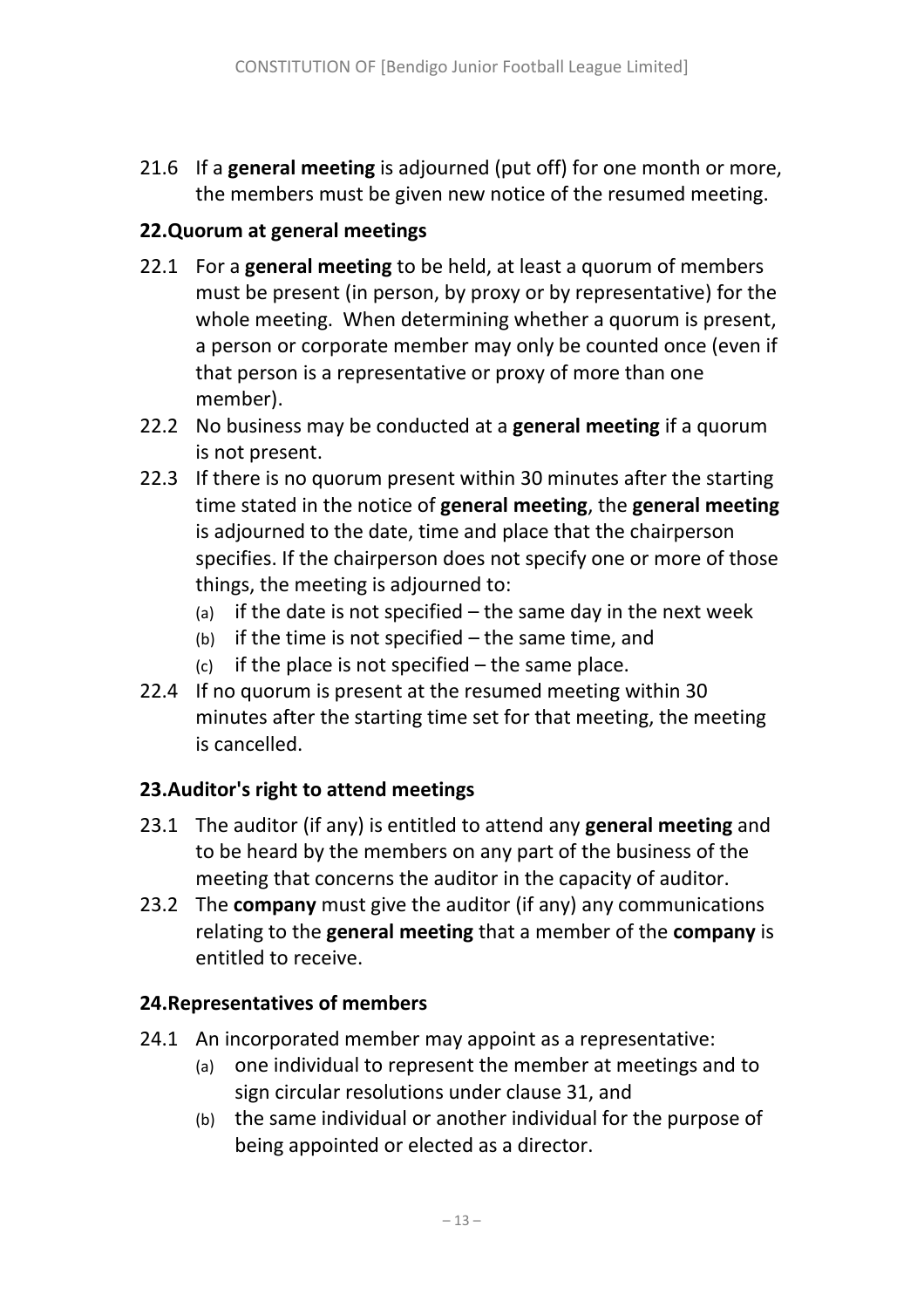- 24.2 The appointment of a representative by a member must:
	- (a) be in writing
	- (b) include the name of the representative
	- (c) be signed on behalf of the member, and
	- (d) be given to the **company** or, for representation at a meeting, be given to the chairperson before the meeting starts.
- 24.3 A representative has all the rights of a member relevant to the purposes of the appointment as a representative.
- 24.4 The appointment may be standing (ongoing).

## **25.Using technology to hold meetings**

- 25.1 The **company** may hold a **general meeting** at two or more venues using any technology that gives the members as a whole a reasonable opportunity to participate, including to hear and be heard.
- 25.2 Anyone using this technology is taken to be present in person at the meeting.

#### **26.Chairperson for general meetings**

- 26.1 The **elected chairperson** is entitled to chair **general meetings**.
- <span id="page-13-0"></span>26.2 The members present and entitled to vote at a **general meeting** may choose a director or member to be the chairperson for that meeting if:
	- (a) there is no **elected chairperson**, or
	- (b) the **elected chairperson** is not present within 30 minutes after the starting time set for the meeting, or
	- (c) the **elected chairperson** is present but says they do not wish to act as chairperson of the meeting.

## **27.Role of the chairperson**

- 27.1 The chairperson is responsible for the conduct of the **general meeting**, and for this purpose must give members a reasonable opportunity to make comments and ask questions (including to the auditor (if any)).
- 27.2 The chairperson does not have a casting vote.

#### **28.Adjournment of meetings**

28.1 If a quorum is present, a **general meeting** must be adjourned if a majority of **members present** direct the chairperson to adjourn it.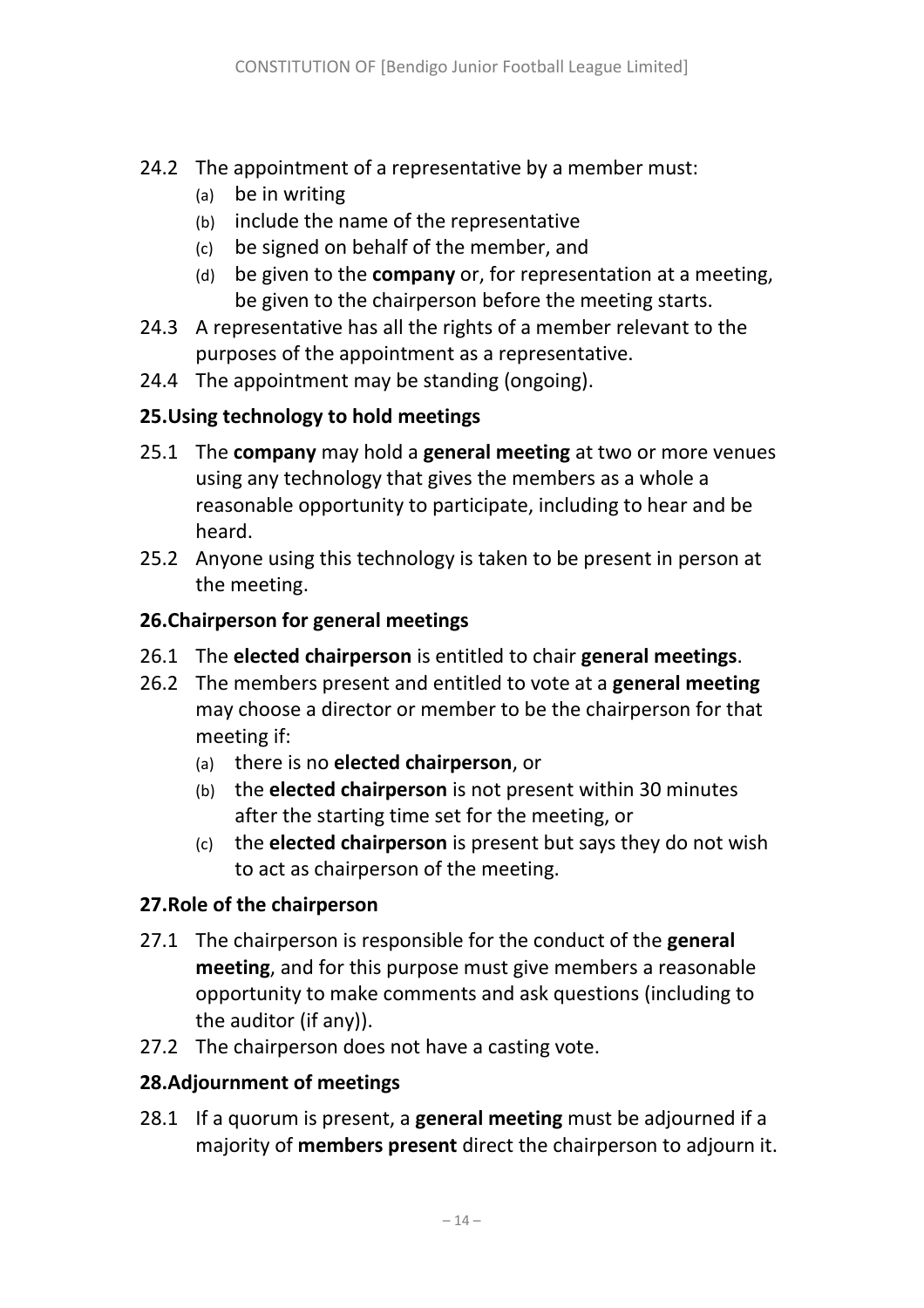28.2 Only unfinished business may be dealt with at a meeting resumed after an adjournment.

#### **Members' resolutions and statements**

#### **29.Members' resolutions and statements**

- <span id="page-14-1"></span><span id="page-14-0"></span>29.1 Members with at least 25% of the votes that may be cast on a resolution may give:
	- (a) written notice to the **company** of a resolution they propose to move at a **general meeting** (members' resolution), and/or
	- (b) a written request to the **company** that the **company** give all of its members a statement about a proposed resolution or any other matter that may properly be considered at a **general meeting** (members' statement).
- 29.2 A notice of a members' resolution must set out the wording of the proposed resolution and be signed by the members proposing the resolution.
- 29.3 A request to distribute a members' statement must set out the statement to be distributed and be signed by the members making the request.
- 29.4 Separate copies of a document setting out the notice or request may be signed by members if the wording is the same in each copy.
- 29.5 The percentage of votes that members have (as described in clause [29.1\)](#page-14-0) is to be worked out as at midnight before the request or notice is given to the **company**.
- 29.6 If the **company** has been given notice of a members' resolution under clause [29.1\(a\),](#page-14-1) the resolution must be considered at the next **general meeting** held more than two months after the notice is given.
- 29.7 This clause does not limit any other right that a member has to propose a resolution at a **general meeting**.

## **30.Company must give notice of proposed resolution or distribute statement**

30.1 If the **company** has been given a notice or request under clause  $29:$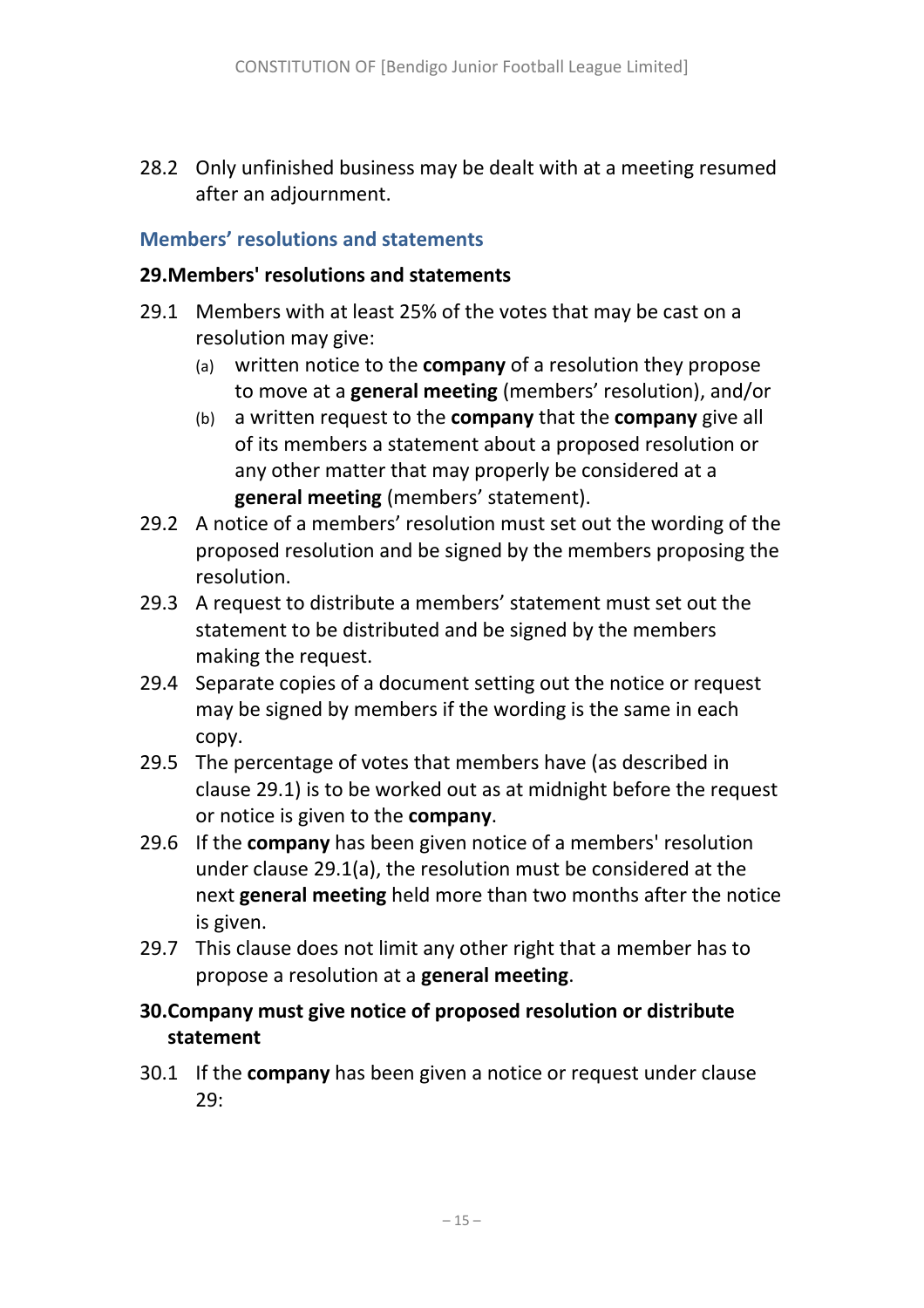- (a) in time to send the notice of proposed members' resolution or a copy of the members' statement to members with a notice of meeting, it must do so at the **company**'s cost, or
- <span id="page-15-0"></span>(b) too late to send the notice of proposed members' resolution or a copy of the members' statement to members with a notice of meeting, then the members who proposed the resolution or made the request must pay the expenses reasonably incurred by the **company** in giving members notice of the proposed members' resolution or a copy of the members' statement. However, at a **general meeting**, the members may pass a resolution that the **company** will pay these expenses.
- 30.2 The **company** does not need to send the notice of proposed members' resolution or a copy of the members' statement to members if:
	- (a) it is more than 1 000 words long
	- (b) the directors consider it may be defamatory
	- (c) clause [30.1\(b\)](#page-15-0) applies, and the members who proposed the resolution or made the request have not paid the **company** enough money to cover the cost of sending the notice of the proposed members' resolution or a copy of the members' statement to members, or
	- (d) in the case of a proposed members' resolution, the resolution does not relate to a matter that may be properly considered at a **general meeting** or is otherwise not a valid resolution able to be put to the members.

## **31.Circular resolutions of members**

- 31.1 Subject to clause [31.3,](#page-15-1) the directors may put a resolution to the members to pass a resolution without a **general meeting** being held (a circular resolution).
- 31.2 The directors must notify the auditor (if any) as soon as possible that a circular resolution has or will be put to members, and set out the wording of the resolution.
- <span id="page-15-1"></span>31.3 Circular resolutions cannot be used:
	- (a) for a resolution to remove an auditor, appoint a director or remove a director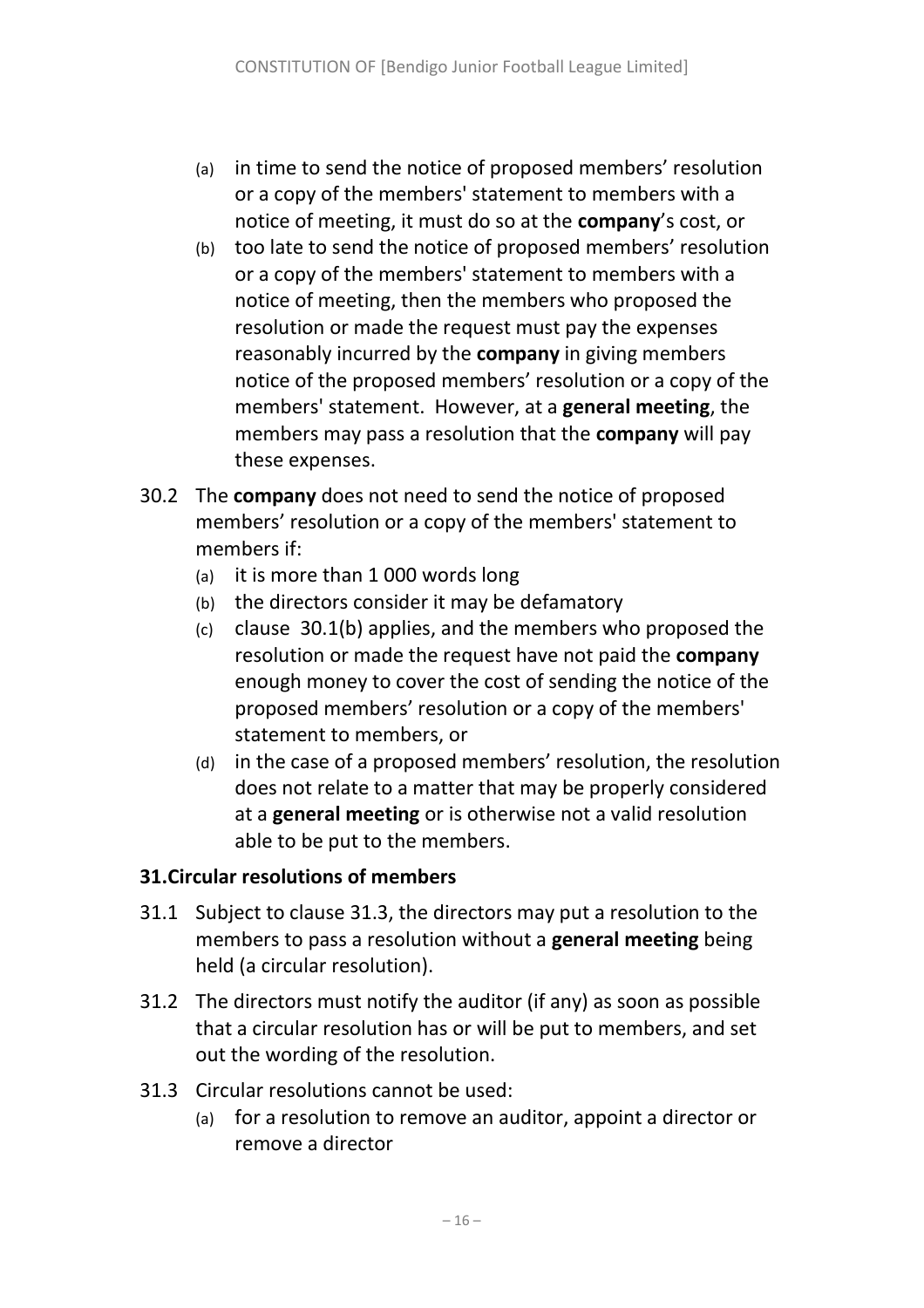- (b) for passing a **special resolution**, or
- (c) where the **Corporations Act** or this constitution requires a meeting to be held.
- 31.4 A circular resolution is passed if all the members entitled to vote on the resolution sign or agree to the circular resolution, in the manner set out in clause [31.5](#page-16-0) or clause 31.6.
- <span id="page-16-0"></span>31.5 Members may sign:
	- (a) a single document setting out the circular resolution and containing a statement that they agree to the resolution, or
	- (b) separate copies of that document, as long as the wording is the same in each copy.
- 31.6 The **company** may send a circular resolution by email to members and members may agree by sending a reply email to that effect, including the text of the resolution in their reply.

#### **Voting at general meetings**

#### **32.How many votes a member has**

Each member has one vote.

#### **33.Challenge to member's right to vote**

- <span id="page-16-1"></span>33.1 A member or the chairperson may only challenge a person's right to vote at a **general meeting** at that meeting.
- 33.2 If a challenge is made under clause [33.1,](#page-16-1) the chairperson must decide whether or not the person may vote. The chairperson's decision is final.

#### **34.How voting is carried out**

- 34.1 Voting must be conducted and decided by:
	- (a) a show of hands
	- (b) a vote in writing, or
	- (c) another method chosen by the chairperson that is fair and reasonable in the circumstances.
- 34.2 Before a vote is taken, the chairperson must state whether any proxy votes have been received and, if so, how the proxy votes will be cast.
- 34.3 On a show of hands, the chairperson's decision is conclusive evidence of the result of the vote.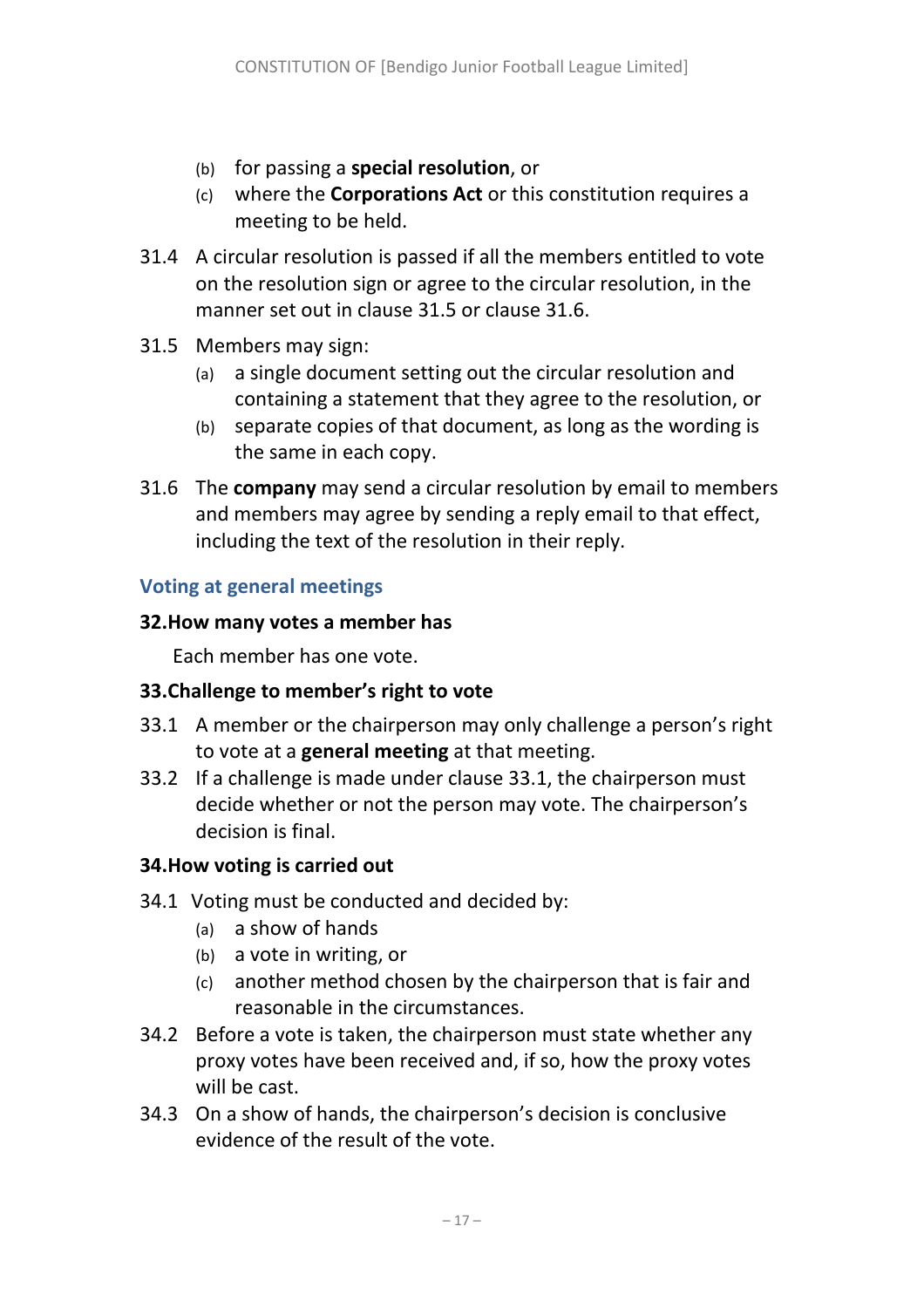34.4 The chairperson and the meeting minutes do not need to state the number or proportion of the votes recorded in favour or against on a show of hands.

#### **35.When and how a vote in writing must be held**

- <span id="page-17-1"></span>35.1 A vote in writing may be demanded on any resolution instead of or after a vote by a show of hands by:
	- (a) at least five **members present**
	- (b) **members present** with at least 5% of the votes that may be passed on the resolution on the vote in writing (worked out as at the midnight before the vote in writing is demanded), or
	- (c) the chairperson.
- 35.2 A vote in writing must be taken when and how the chairperson directs, unless clause [35.3](#page-17-0) applies.
- <span id="page-17-0"></span>35.3 A vote in writing must be held immediately if it is demanded under clause [35.1:](#page-17-1)
	- (a) for the election of a chairperson under clause [26.2,](#page-13-0) or
	- (b) to decide whether to adjourn the meeting.
- 35.4 A demand for a vote in writing may be withdrawn.

## **36.Appointment of proxy**

- 36.1 A member may appoint a proxy to attend and vote at a **general meeting** on their behalf.
- 36.2 A proxy does not need to be a member.
- 36.3 A proxy appointed to attend and vote for a member has the same rights as the member to:
	- (a) speak at the meeting
	- (b) vote in a vote in writing (but only to the extent allowed by the appointment), and
	- (c) join in to demand a vote in writing under clause [35.1.](#page-17-1)
- 36.4 An appointment of proxy (proxy form) must be signed by the member appointing the proxy and must contain:
	- (a) the member's name and address
	- (b) the **company**'s name
	- (c) the proxy's name or the name of the office held by the proxy, and
	- (d) the meeting(s) at which the appointment may be used.
- 36.5 A proxy appointment may be standing (ongoing).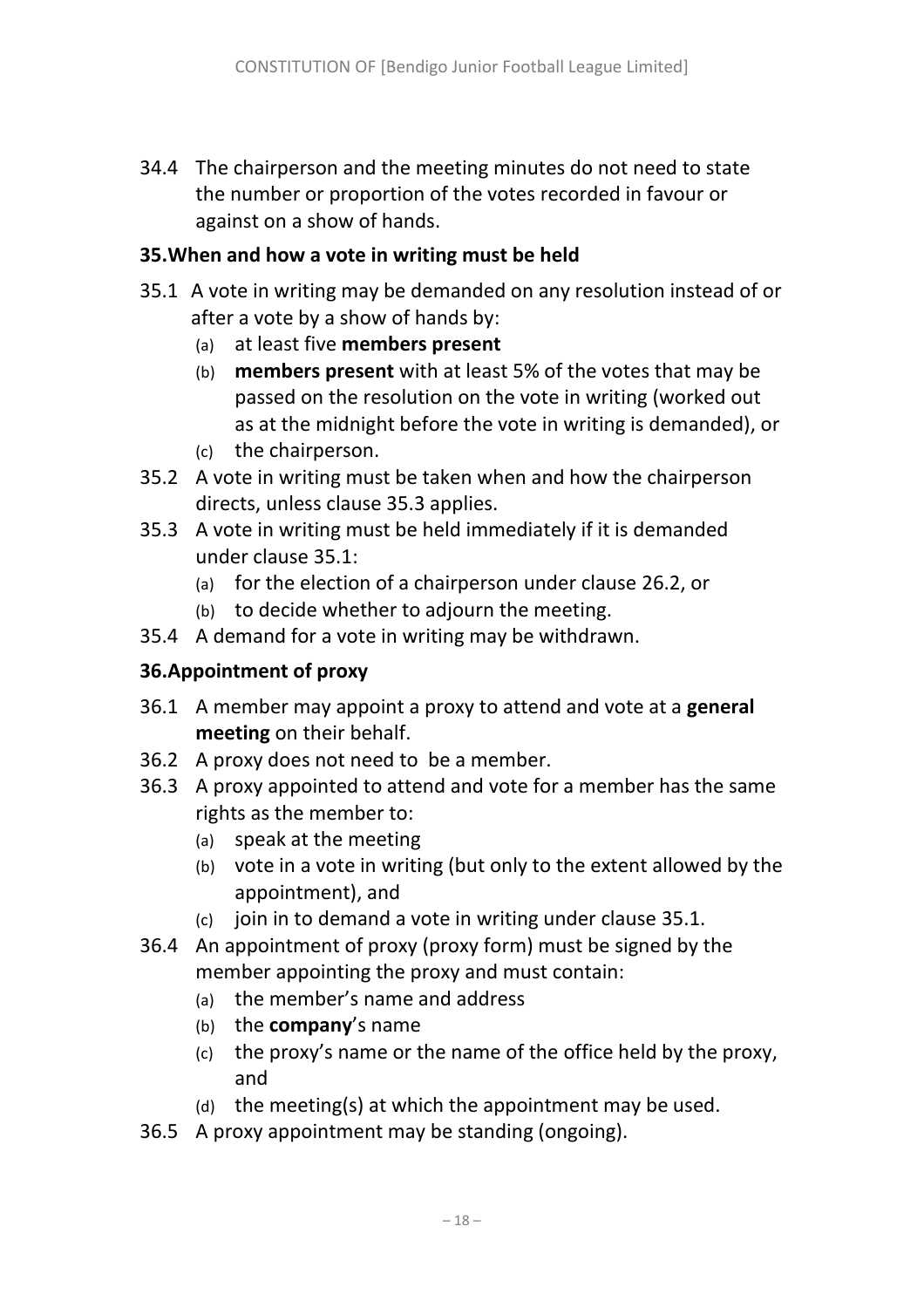- <span id="page-18-0"></span>36.6 Proxy forms must be received by the **company** at the address stated in the notice under clause [21.5\(d\)](#page-11-1) or at the **company**'s registered address at least 48 hours before a meeting.
- 36.7 A proxy does not have the authority to speak and vote for a member at a meeting while the member is at the meeting.
- 36.8 Unless the **company** receives written notice before the start or resumption of a **general meeting** at which a proxy votes, a vote cast by the proxy is valid even if, before the proxy votes, the appointing member:
	- (a) dies
	- (b) is mentally incapacitated
	- (c) revokes the proxy's appointment, or
	- (d) revokes the authority of a representative or agent who appointed the proxy.
- 36.9 A proxy appointment may specify the way the proxy must vote on a particular resolution.

## **37.Voting by proxy**

- 37.1 A proxy is not entitled to vote on a show of hands (but this does not prevent a member appointed as a proxy from voting as a member on a show of hands).
- 37.2 When a vote in writing is held, a proxy:
	- (a) does not need to vote, unless the proxy appointment specifies the way they must vote
	- (b) if the way they must vote is specified on the proxy form, must vote that way, and
	- (c) if the proxy is also a member or holds more than one proxy, may cast the votes held in different ways.

## **Directors**

## **38.Number of directors**

The **company** must have at least three and no more than nine directors.

## **39.Election and appointment of directors**

39.1 The initial directors are the people who have agreed to act as directors and who are named as proposed directors in the application for registration of the **company**.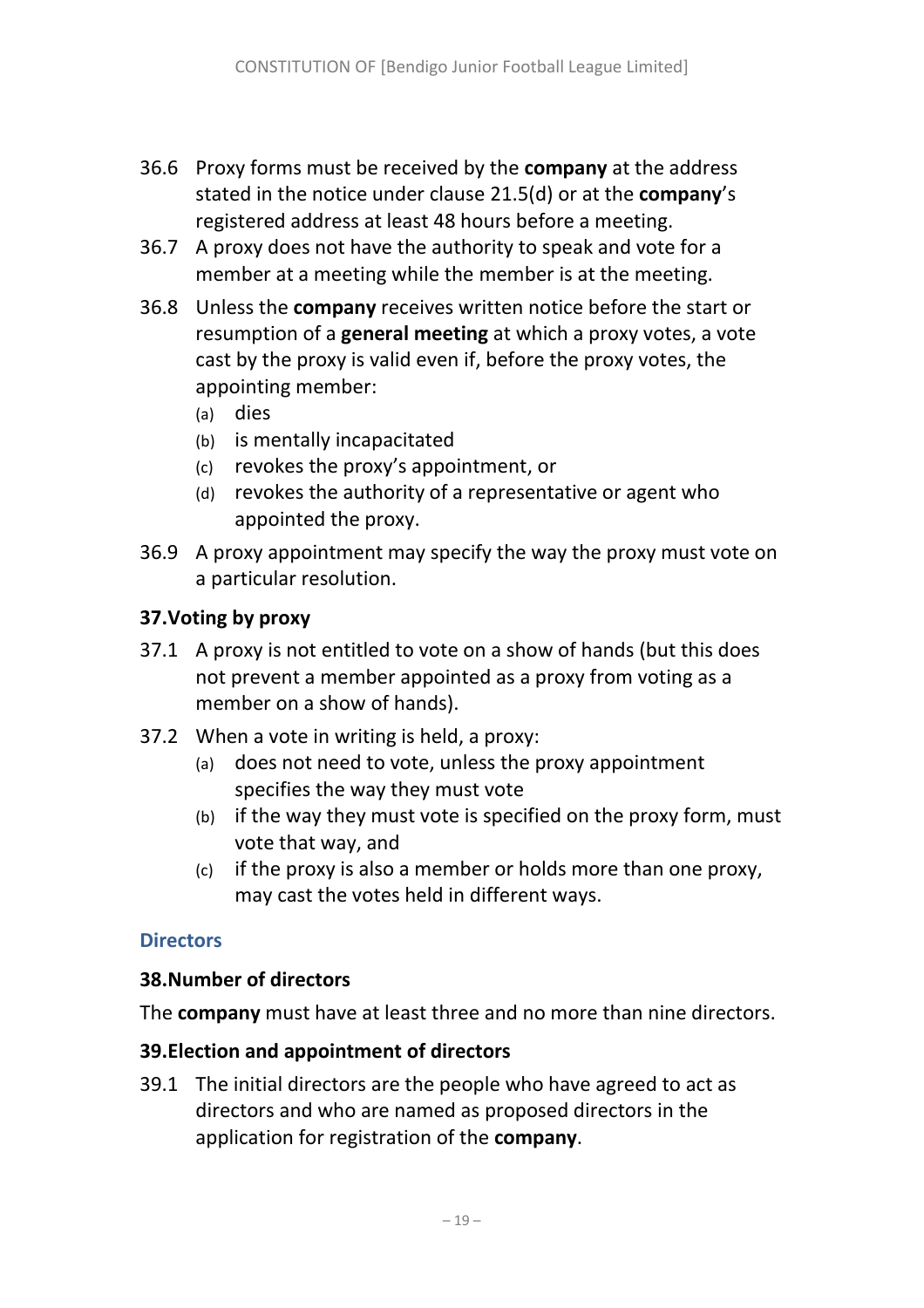- 39.2 Apart from the initial directors and directors appointed under clause [39.](#page-2-0)5, the members may elect a director by a resolution passed in a **general meeting**.
- 39.3 Each of the directors must be appointed by a separate resolution, unless:
	- (a) the members present have first passed a resolution that the appointments may be voted on together, and
	- (b) no votes were cast against that resolution.
- 39.4 A person is eligible for election as a director of the **company** if they:
	- (a) are a member of the **company**, or a representative of a member of the **company** (appointed under clause 24)
	- (b) are nominated by two members or representatives of members entitled to vote (unless the person was previously elected as a director at a **general meeting** and has been a director since that meeting),
	- (c) give the **company** their signed consent to act as a director of the **company**, and
	- (d) are not ineligible to be a director under the **Corporations Act** or the **ACNC Act**.
- 39.5 The directors may appoint a person as a director to fill a casual vacancy or as an additional director if that person:
	- (a) is a member of the **company**, or a representative of a member of the **company** (appointed under clause 24)
	- (b) gives the **company** their signed consent to act as a director of the **company**, and
	- (c) is not ineligible to be a director under the **Corporations Act** or the **ACNC Act**.
- 39.6 If the number of directors is reduced to fewer than three or is less than the number required for a quorum, the continuing directors may act for the purpose of increasing the number of directors to three (or higher if required for a quorum) or calling a **general meeting**, but for no other purpose.

## <span id="page-19-0"></span>**40.Election of chairperson**

The directors must elect a director as the **company**'s **elected chairperson**.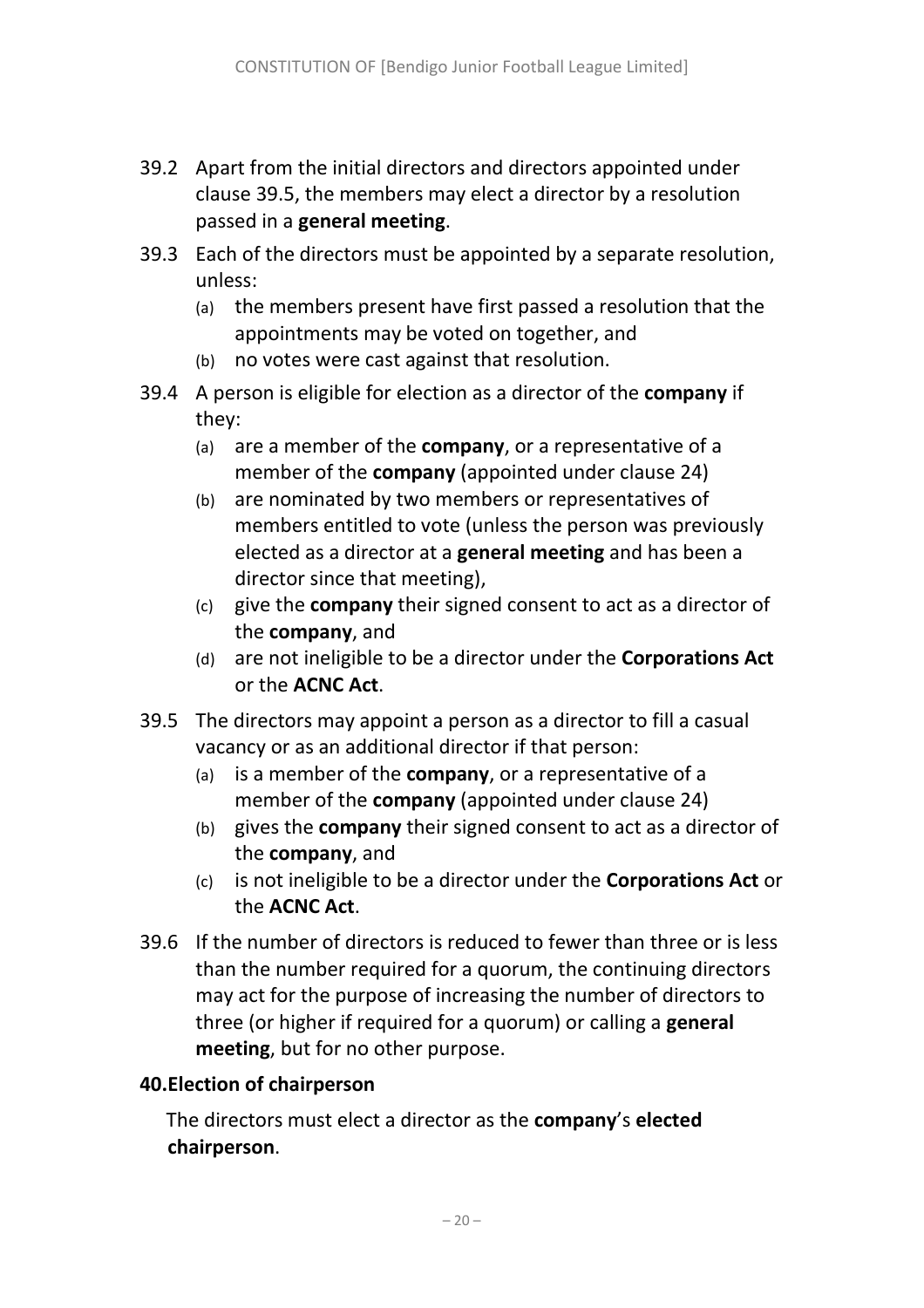## **41.Term of office**

- <span id="page-20-1"></span>41.1 At each annual **general meeting after the annual general meeting in 2023**:
	- (a) any director appointed by the directors to fill a casual vacancy or as an additional director must retire, and
	- (b) at least one-third of the remaining directors must retire.
- <span id="page-20-0"></span>41.2 The directors who must retire at each annual **general meeting** under clause [41.1\(b\)](#page-20-0) will be the directors who have been longest in office since last being elected. Where directors were elected on the same day, the director(s) to retire will be decided by lot unless they agree otherwise.
- 41.3 Other than a director appointed under clause [39.](#page-2-0)5, a director's term of office starts at the end of the annual **general meeting** at which they are elected and ends at the end of the annual **general meeting** at which they retire.
- 41.4 Each director must retire at least once every three years.
- 41.5 A director who retires under clause [41.1](#page-20-1) may nominate for election or re-election, subject to clause 41.6.
- 41.6 A director who has held office for a continuous period of nine years or more may only be re-appointed or re-elected by a **special resolution**

## **42.When a director stops being a director**

A director stops being a director if they:

- (a) give written notice of resignation as a director to the **company**
- (b) die
- (c) are removed as a director by a resolution of the members
- (d) stop being a member of the **company**
- (e) are a representative of a member, and that member stops being a member
- (f) are a representative of a member, and the member notifies the **company** that the representative is no longer a representative
- (g) are absent for 3 consecutive directors' meetings without approval from the directors, or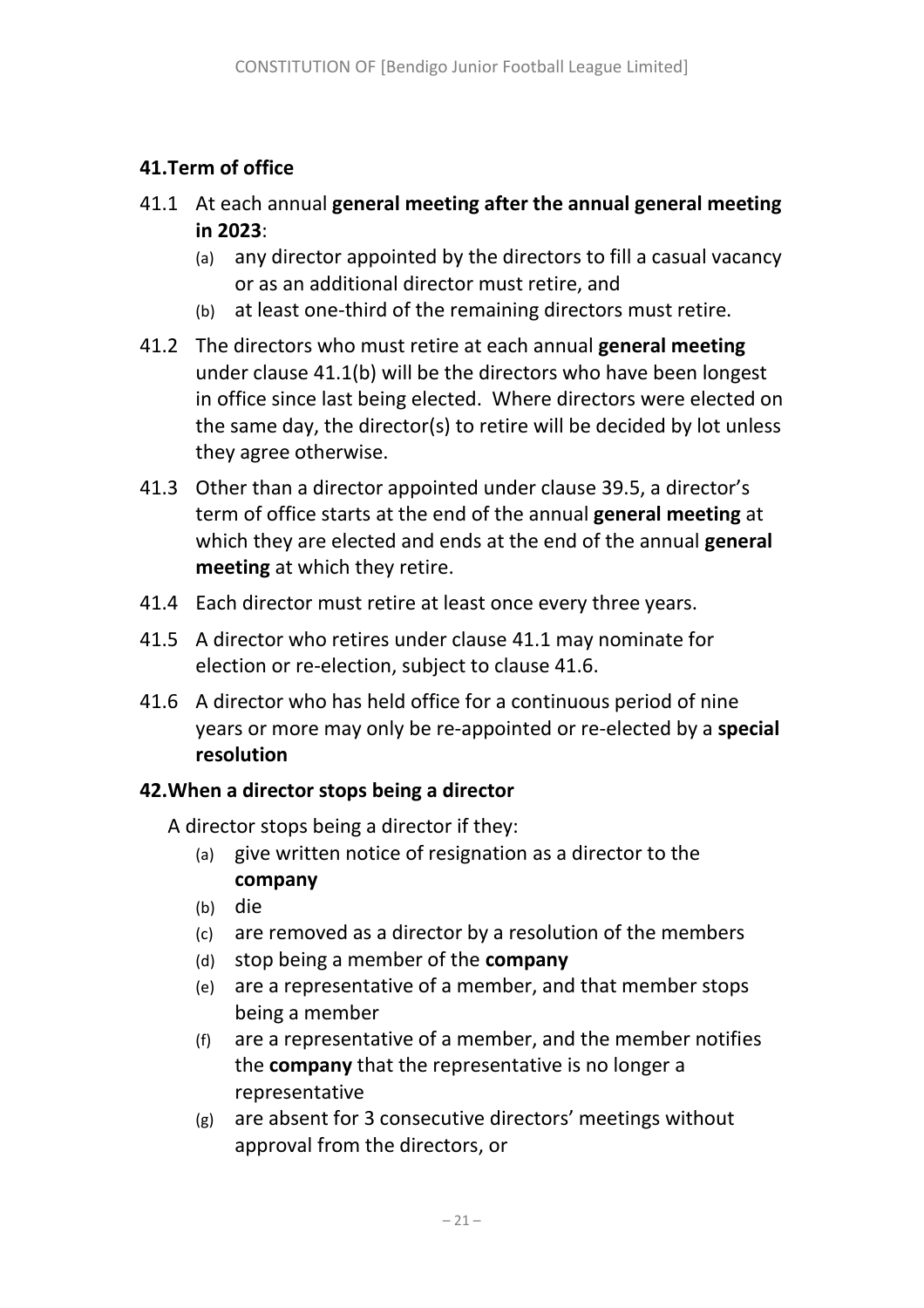(h) become ineligible to be a director of the **company** under the **Corporations Act** or the **ACNC Act**.

#### **Powers of directors**

#### **43.Powers of directors**

- 43.1 The directors are responsible for managing and directing the activities of the **company** to achieve the purposes set out in clause [6.](#page-1-2)
- 43.2 The directors may use all the powers of the **company** except for powers that, under the **Corporations Act** or this constitution, may only be used by members.
- 43.3 The directors must decide on the responsible financial management of the **company** including:
	- (a) any suitable written delegations of power under clause [44,](#page-2-1) and
	- (b) how money will be managed, such as how electronic transfers, negotiable instruments or cheques must be authorised and signed or otherwise approved.
- 43.4 The directors cannot remove a director or auditor. Directors and auditors may only be removed by a members' resolution at a **general meeting**.

#### **44.Delegation of directors' powers**

- 44.1 The directors may delegate any of their powers and functions to a committee, a director, an employee of the **company** (such as a chief executive officer) or any other person, as they consider appropriate.
- 44.2 The delegation must be recorded in the **company**'s minute book.

## **45.Payments to directors**

- 45.1 The **company** must not pay fees to a director for acting as a director.
- <span id="page-21-0"></span>45.2 The **company** may:
	- (a) pay a director for work they do for the **company**, other than as a director, if the amount is no more than a reasonable fee for the work done, or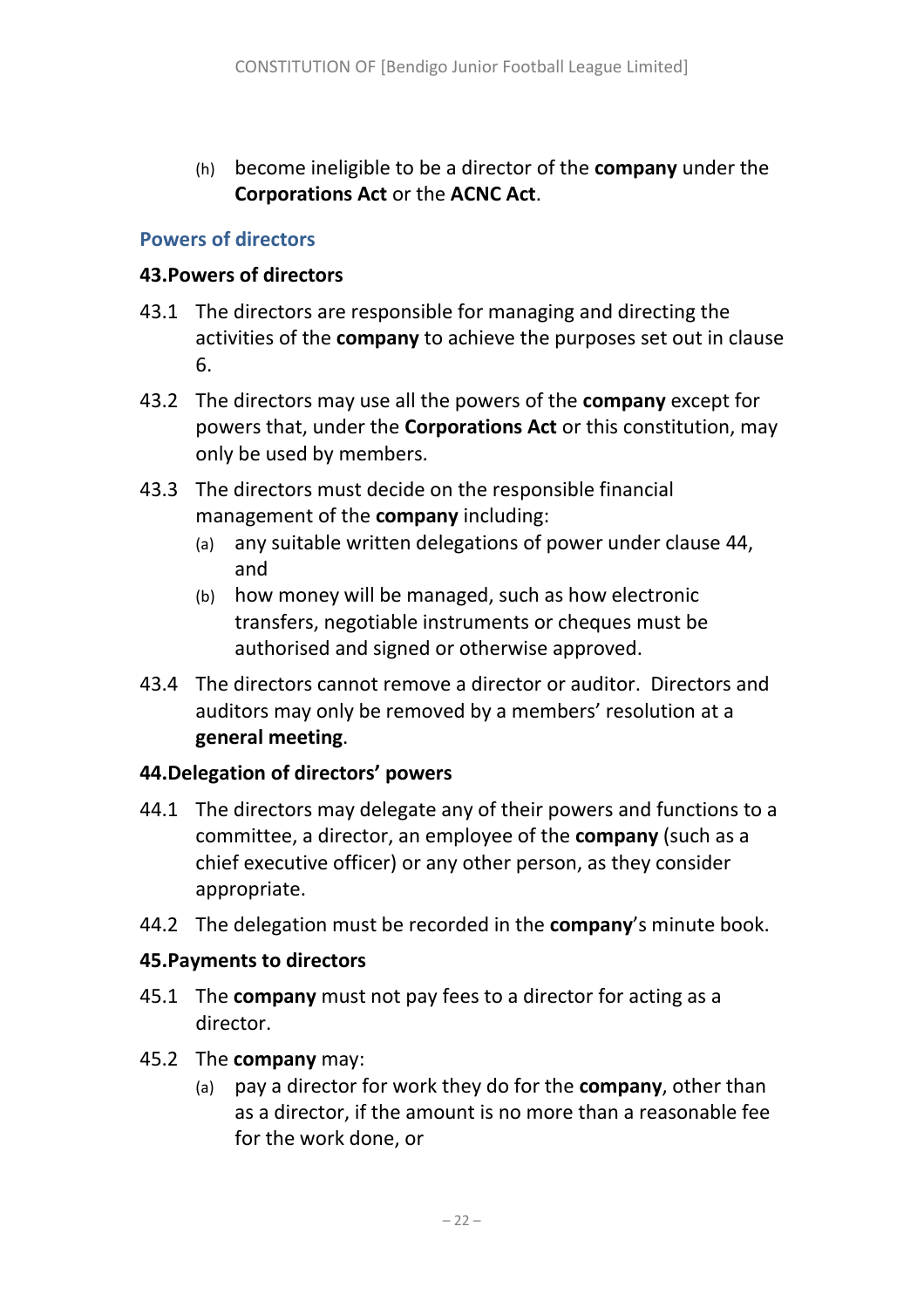- (b) reimburse a director for expenses properly incurred by the director in connection with the affairs of the **company.**
- 45.3 Any payment made under clause [45.2](#page-21-0) must be approved by the directors.
- 45.4 The **company** may pay premiums for insurance indemnifying directors, as allowed for by law (including the **Corporations Act**) and this constitution.

#### **46.Execution of documents**

The **company** may execute a document without using a common seal if the document is signed by:

- (a) two directors of the **company**, or
- (b) a director and the secretary.

## **Duties of directors**

#### **47.Duties of directors**

The directors must comply with their duties as directors under legislation and common law (judge-made law), and with the duties described in governance standard 5 of the regulations made under the **ACNC Act** which are:

- (a) to exercise their powers and discharge their duties with the degree of care and diligence that a reasonable individual would exercise if they were a director of the **company**
- (b) to act in good faith in the best interests of the **company** and to further the charitable purpose(s) of the **company** set out in clause [6](#page-1-2)
- (c) not to misuse their position as a director
- (d) not to misuse information they gain in their role as a director
- (e) to disclose any perceived or actual material conflicts of interest in the manner set out in clause [48](#page-22-0)
- (f) to ensure that the financial affairs of the **company** are managed responsibly, and
- (g) not to allow the **company** to operate while it is insolvent.

## <span id="page-22-0"></span>**48.Conflicts of interest**

48.1 A director must disclose the nature and extent of any actual or perceived material conflict of interest in a matter that is being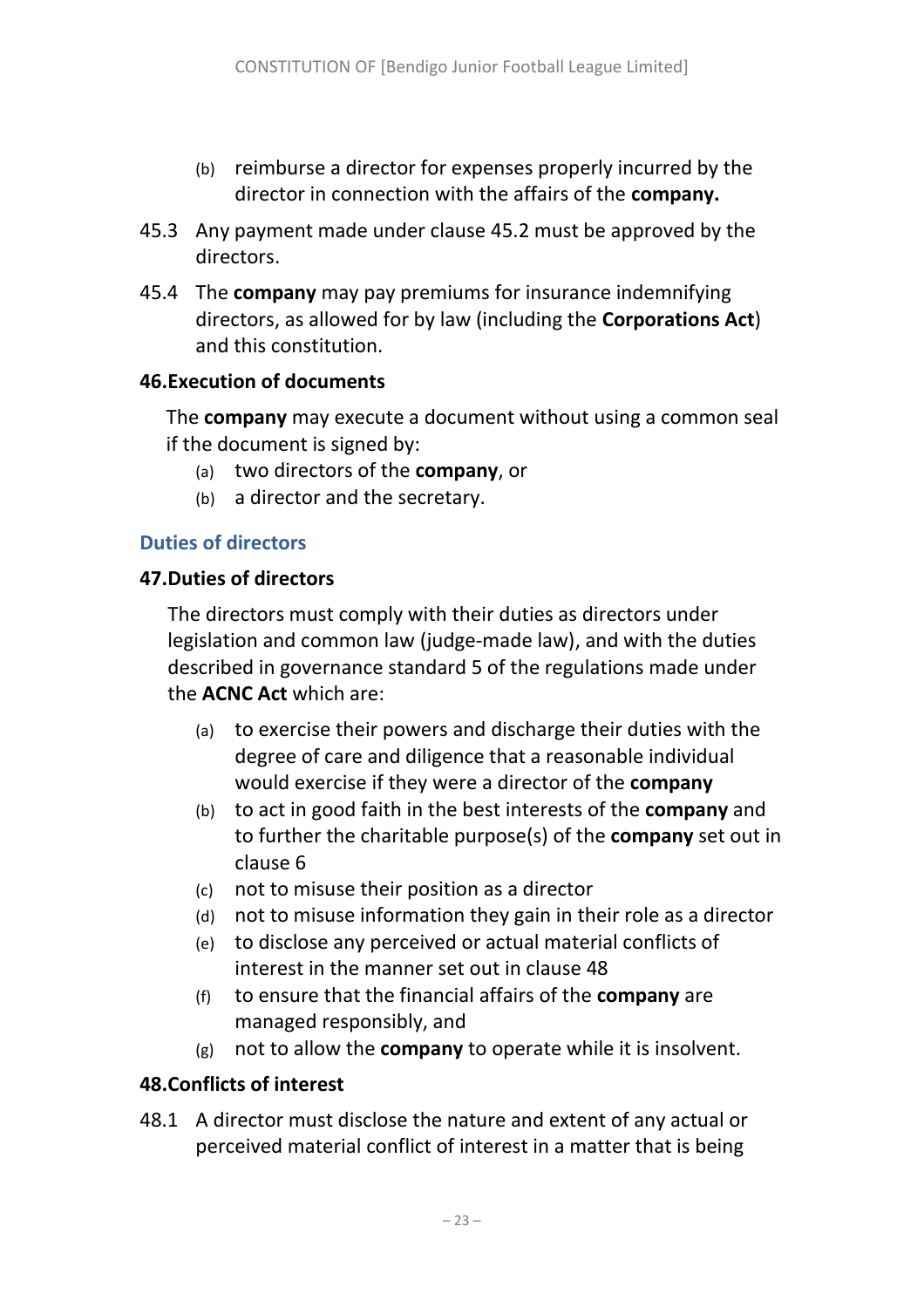considered at a meeting of directors (or that is proposed in a circular resolution):

- (a) to the other directors, or
- (b) if all of the directors have the same conflict of interest, to the members at the next **general meeting**, or at an earlier time if reasonable to do so.
- 48.2 The disclosure of a conflict of interest by a director must be recorded in the minutes of the meeting.
- 48.3 Each director who has a material personal interest in a matter that is being considered at a meeting of directors (or that is proposed in a circular resolution) must not, except as provided under clauses [48.4:](#page-23-0)
	- (a) be present at the meeting while the matter is being discussed, or
	- (b) vote on the matter.
- <span id="page-23-0"></span>48.4 A director may still be present and vote if:
	- (a) their interest arises because they are a member of the **company**, and the other members have the same interest
	- (b) their interest relates to an insurance contract that insures, or would insure, the director against liabilities that the director incurs as a director of the **company** (see clause [66\)](#page-29-1)
	- (c) their interest relates to a payment by the **company** under clause [65](#page-28-0) (indemnity), or any contract relating to an indemnity that is allowed under the **Corporations Act**
	- (d) the Australian Securities and Investments Commission (ASIC) makes an order allowing the director to vote on the matter, or
	- (e) the directors who do not have a material personal interest in the matter pass a resolution that:
		- (i) identifies the director, the nature and extent of the director's interest in the matter and how it relates to the affairs of the **company**, and
		- (ii) says that those directors are satisfied that the interest should not stop the director from voting or being present.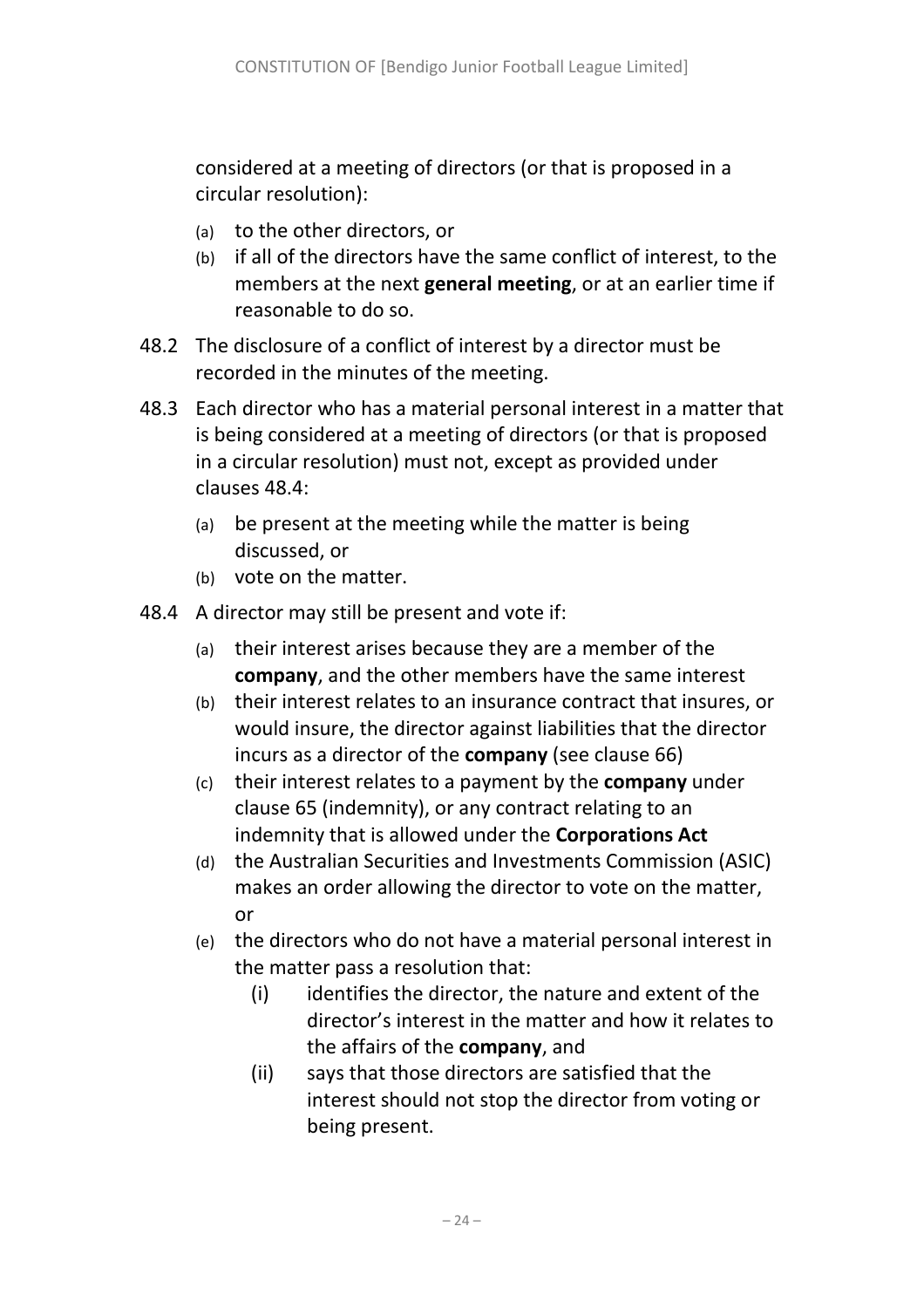#### **Directors' meetings**

#### **49.When the directors meet**

The directors must meet every 3 months.

#### **50.Calling directors' meetings**

- 50.1 A director may call a directors' meeting by giving reasonable notice to all of the other directors.
- 50.2 A director may give notice in writing or by any other means of communication that has previously been agreed to by all of the directors.

## **51.Chairperson for directors' meetings**

- 51.1 The **elected chairperson** is entitled to chair directors' meetings.
- 51.2 The directors at a directors' meeting may choose a director to be the chairperson for that meeting if the **elected chairperson** is:
	- (a) not present within 30 minutes after the starting time set for the meeting, or
	- (b) present but does not want to act as chairperson of the meeting.

## **52. Quorum at directors' meetings**

- 52.1 Unless the directors determine otherwise, the quorum for a directors' meeting is a majority (more than 50%) of directors.
- 52.2 A quorum must be present for the whole directors' meeting.

## **53.Using technology to hold directors' meetings**

- 53.1 The directors may hold their meetings by using any technology (such as video or teleconferencing) that is agreed to by all of the directors.
- 53.2 The directors' agreement may be a standing (ongoing) one.
- 53.3 A director may only withdraw their consent within a reasonable period before the meeting.

## **54.Passing directors' resolutions**

A directors' resolution must be passed by a majority of the votes cast by directors present and entitled to vote on the resolution.

## **55.Circular resolutions of directors**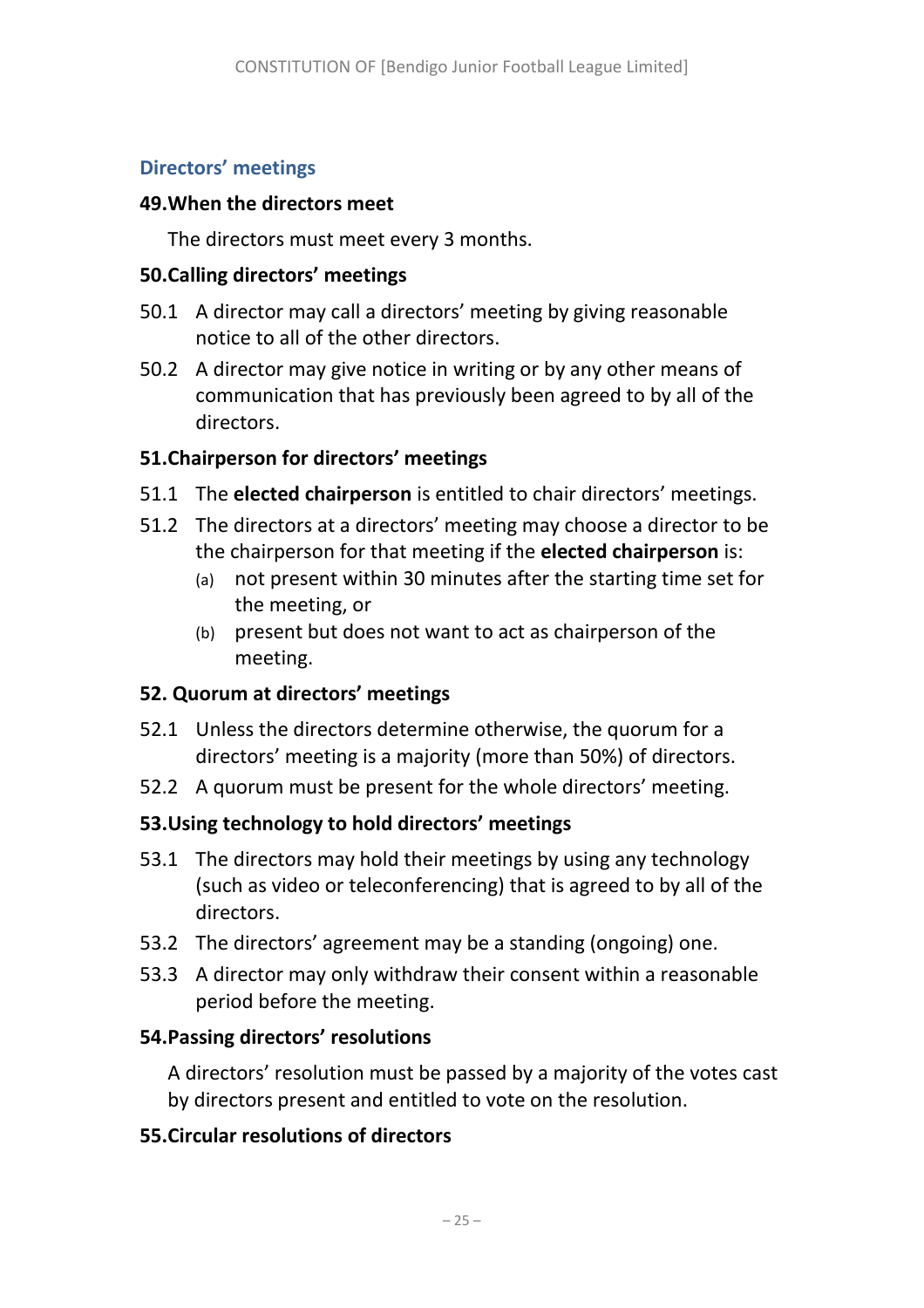- 55.1 The directors may pass a circular resolution without a directors' meeting being held.
- 55.2 A circular resolution is passed if all the directors entitled to vote on the resolution sign or otherwise agree to the resolution in the manner set out in clause [55.3](#page-25-0) or clause [55.4.](#page-25-1)
- <span id="page-25-0"></span>55.3 Each director may sign:
	- (a) a single document setting out the resolution and containing a statement that they agree to the resolution, or
	- (b) separate copies of that document, as long as the wording of the resolution is the same in each copy.
- <span id="page-25-1"></span>55.4 The **company** may send a circular resolution by email to the directors and the directors may agree to the resolution by sending a reply email to that effect, including the text of the resolution in their reply.
- 55.5 A circular resolution is passed when the last director signs or otherwise agrees to the resolution in the manner set out in clause [55.3](#page-25-0) or clause [55.4.](#page-25-1)

#### **Secretary**

#### **56.Appointment and role of secretary**

- 56.1 The **company** must have at least one secretary, who may also be a director.
- 56.2 A secretary must be appointed by the directors (after giving the **company** their signed consent to act as secretary of the **company**) and may be removed by the directors.
- 56.3 The directors must decide the terms and conditions under which the secretary is appointed, including any remuneration.
- 56.4 The role of the secretary includes:
	- (a) maintaining a register of the **company**'s members, and
	- (b) maintaining the minutes and other records of **general meeting**s (including notices of meetings), directors' meetings and circular resolutions.

#### **Minutes and records**

#### **57.Minutes and records**

<span id="page-25-2"></span>57.1 The **company** must, within one month, make and keep the following records: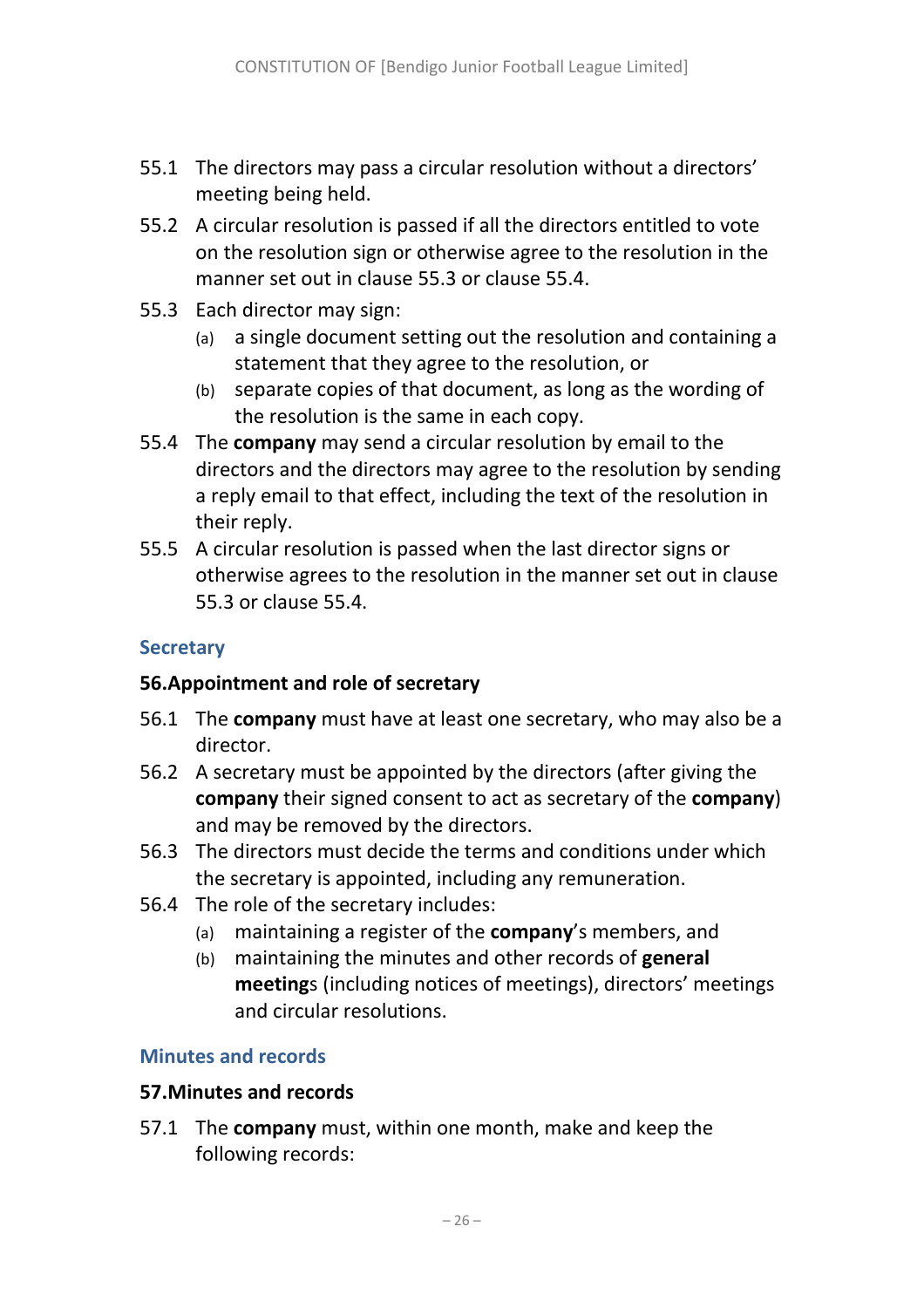- (a) minutes of proceedings and resolutions of **general meetings**
- (b) minutes of circular resolutions of members
- (c) a copy of a notice of each **general meeting**, and
- (d) a copy of a members' statement distributed to members under clause [30.](#page-1-3)
- <span id="page-26-0"></span>57.2 The **company** must, within one month, make and keep the following records:
	- (a) minutes of proceedings and resolutions of directors' meetings (including meetings of any committees), and
	- (b) minutes of circular resolutions of directors.
- 57.3 To allow members to inspect the **company**'s records:
	- (a) the **company** must give a member access to the records set out in clause [57.1,](#page-25-2) and
	- (b) the directors may authorise a member to inspect other records of the **company**, including records referred to in clause [57.2](#page-26-0) and clause [58.1.](#page-26-1)
- 57.4 The directors must ensure that minutes of a **general meeting** or a directors' meeting are signed within a reasonable time after the meeting by:
	- (a) the chairperson of the meeting, or
	- (b) the chairperson of the next meeting.
- 57.5 The directors must ensure that minutes of the passing of a circular resolution (of members or directors) are signed by a director within a reasonable time after the resolution is passed.

## **58.Financial and related records**

- <span id="page-26-1"></span>58.1 The **company** must make and keep written financial records that:
	- (a) correctly record and explain its transactions and financial position and performance, and
	- (b) enable true and fair financial statements to be prepared and to be audited.
- 58.2 The **company** must also keep written records that correctly record its operations.
- 58.3 The **company** must retain its records for at least 7 years.
- 58.4 The directors must take reasonable steps to ensure that the **company**'s records are kept safe.

## **By-laws**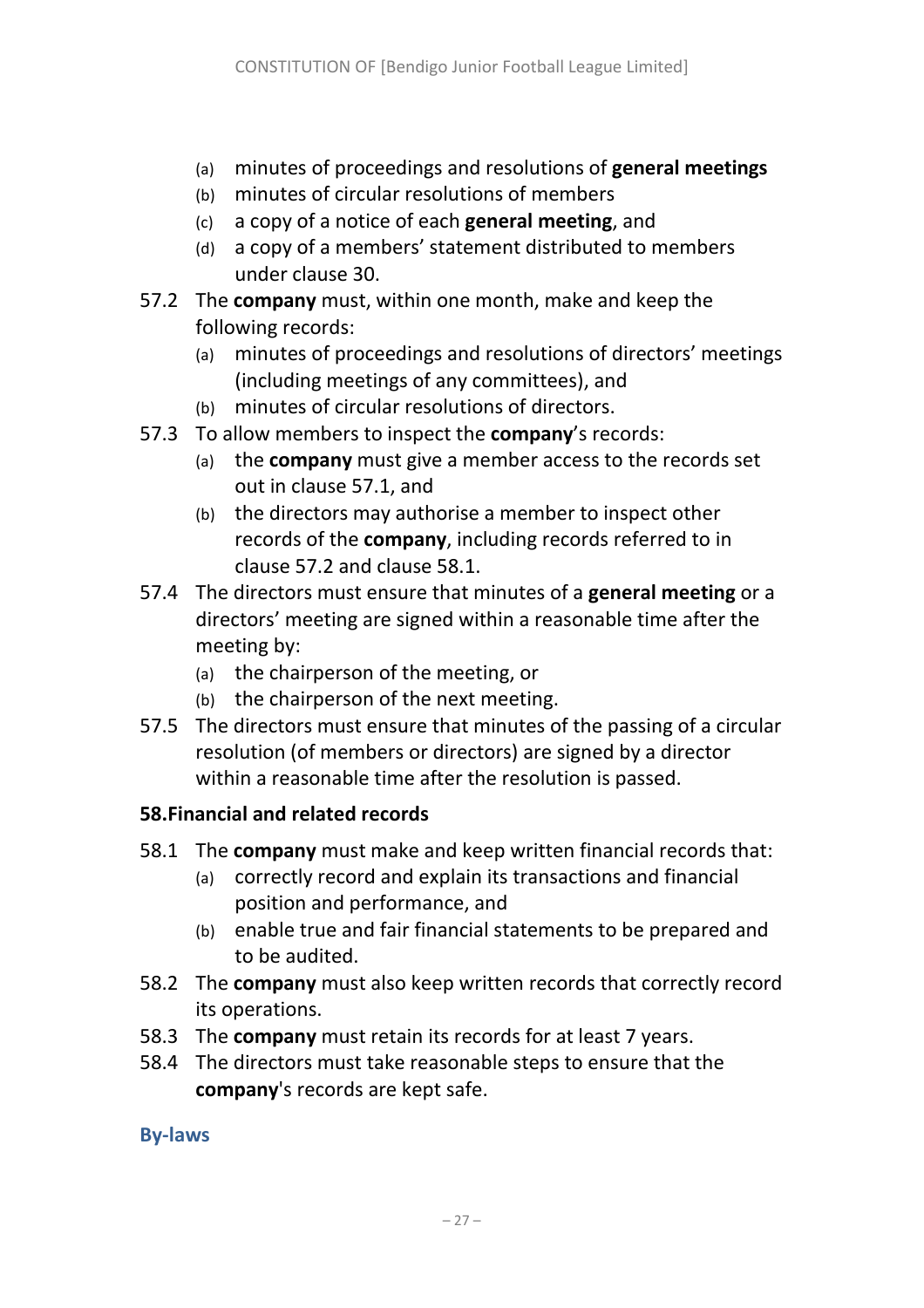#### **59.By-laws**

- 59.1 The directors may pass a resolution to make by-laws to give effect to this constitution.
- 59.2 Members and directors must comply with by-laws as if they were part of this constitution.

#### **Notice**

#### **60.What is notice**

- 60.1 Anything written to or from the **company** under any clause in this constitution is written notice and is subject to clauses [61](#page-27-0) to [63,](#page-28-1) unless specified otherwise.
- 60.2 Clauses [61](#page-27-0) to [63](#page-28-1) do not apply to a notice of proxy under claus[e36.6.](#page-18-0)

## <span id="page-27-0"></span>**61.Notice to the company**

Written notice or any communication under this constitution may be given to the **company,** the directors or the secretary by:

- (a) delivering it to the **company**'s registered office
- (b) posting it to the **company**'s registered office or to another address chosen by the **company** for notice to be provided
- (c) sending it to an email address or other electronic address notified by the **company** to the members as the **company**'s email address or other electronic address, or
- (d) sending it to the fax number notified by the **company** to the members as the **company**'s fax number.

## **62.Notice to members**

- 62.1 Written notice or any communication under this constitution may be given to a member:
	- (a) in person
	- (b) by posting it to, or leaving it at the address of the member in the register of members or an alternative address (if any) nominated by the member for service of notices
	- (c) sending it to the email or other electronic address nominated by the member as an alternative address for service of notices (if any)
	- (d) sending it to the fax number nominated by the member as an alternative address for service of notices (if any), or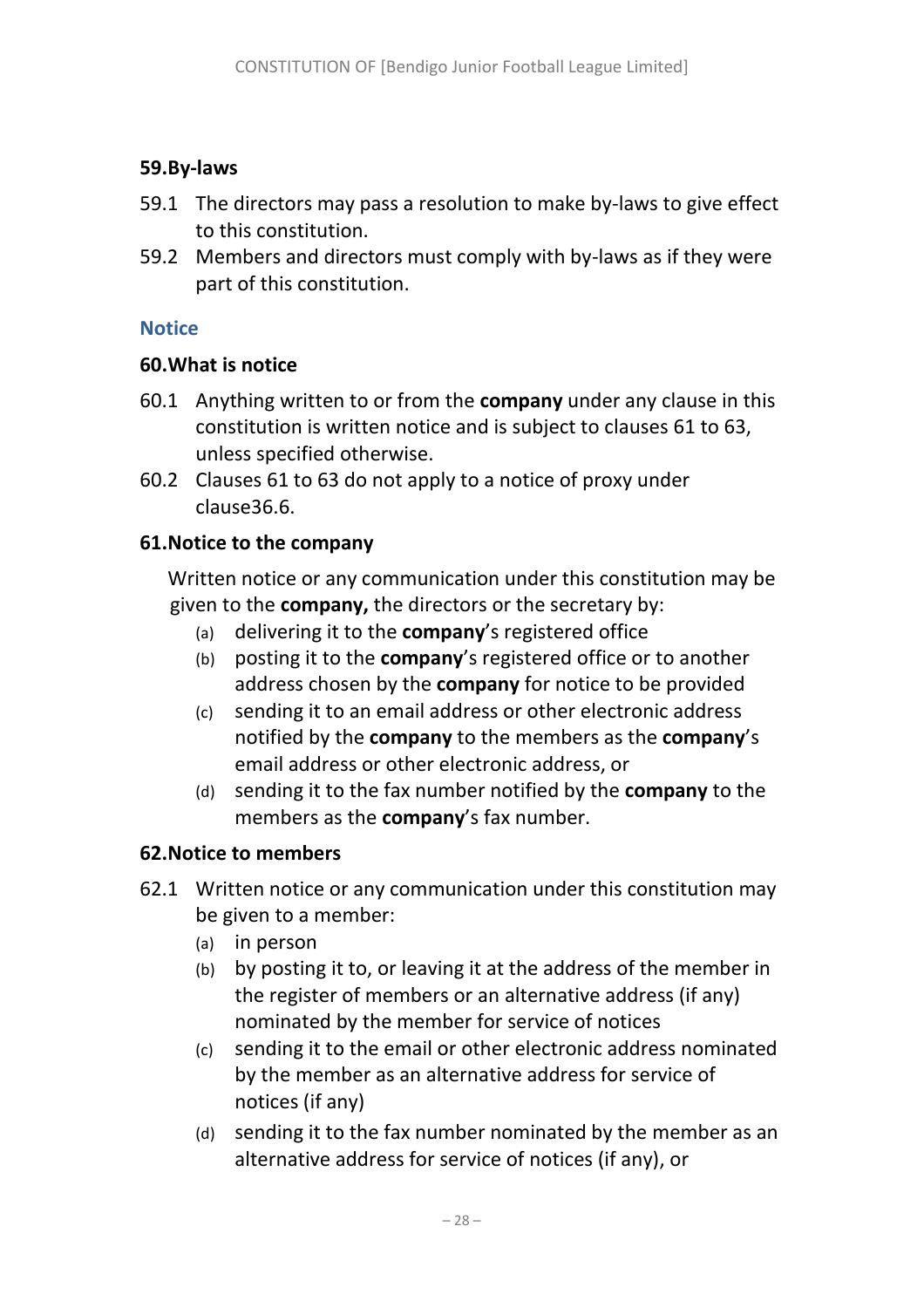- (e) if agreed to by the member, by notifying the member at an email or other electronic address nominated by the member, that the notice is available at a specified place or address (including an electronic address).
- 62.2 If the **company** does not have an address for the member, the **company** is not required to give notice in person.

#### <span id="page-28-1"></span>**63.When notice is taken to be given**

A notice:

- (a) delivered in person, or left at a the recipient's address, is taken to be given on the day it is delivered
- (b) sent by post, is taken to be given on the third day after it is posted with the correct payment of postage costs
- (c) sent by email, fax or other electronic method, is taken to be given on the business day after it is sent, and
- (d) given under clause 62.1(e) is taken to be given on the business day after the notification that the notice is available is sent.

## **Financial year**

## **64.Company's financial year**

The **company**'s financial year is from 1 November to 31 October, unless the directors pass a resolution to change the financial year.

#### **Indemnity, insurance and access**

## <span id="page-28-0"></span>**65.Indemnity**

- 65.1 The **company** indemnifies each officer of the **company** out of the assets of the **company**, to the relevant extent, against all losses and liabilities (including costs, expenses and charges) incurred by that person as an officer of the **company**.
- 65.2 In this clause, 'officer' means a director or secretary and includes a director or secretary after they have ceased to hold that office.
- 65.3 In this clause, 'to the relevant extent' means:
	- (a) to the extent that the **company** is not precluded by law (including the **Corporations Act**) from doing so, and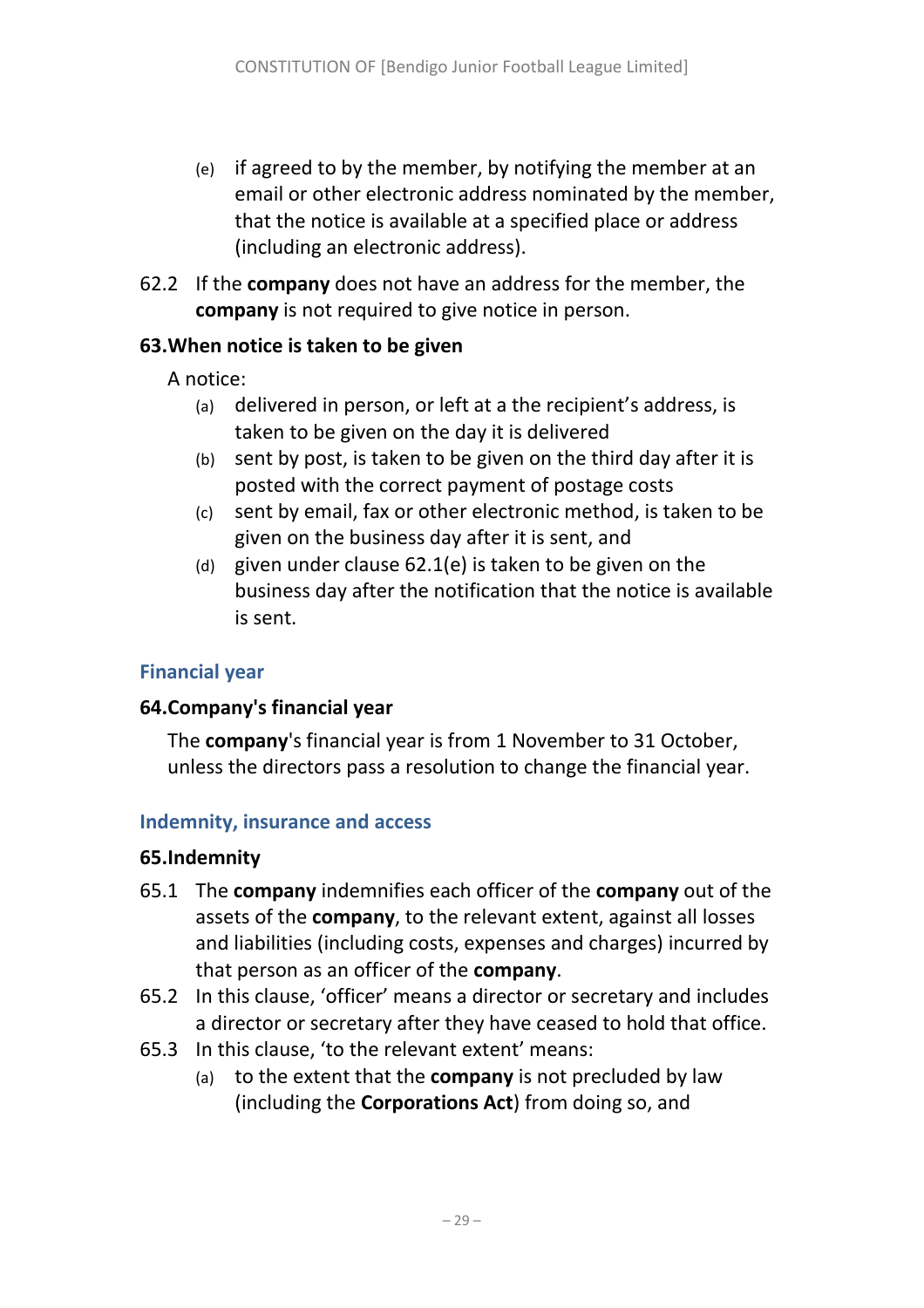- (b) for the amount that the officer is not otherwise entitled to be indemnified and is not actually indemnified by another person (including an insurer under an insurance policy).
- 65.4 The indemnity is a continuing obligation and is enforceable by an officer even though that person is no longer an officer of the **company**.

#### <span id="page-29-1"></span>**66.Insurance**

To the extent permitted by law (including the **Corporations Act**), and if the directors consider it appropriate, the **company** may pay or agree to pay a premium for a contract insuring a person who is or has been an officer of the **company** against any liability incurred by the person as an officer of the **company**.

## **67.Directors' access to documents**

- 67.1 A director has a right of access to the financial records of the **company** at all reasonable times.
- 67.2 If the directors agree, the **company** must give a director or former director access to:
	- (a) certain documents, including documents provided for or available to the directors, and
	- (b) any other documents referred to in those documents.

## **Winding up**

## **68.Surplus assets not to be distributed to members**

If the **company** is wound up, any **surplus assets** must not be distributed to a member or a former member of the **company**, unless that member or former member is a charity described in clause [69.1.](#page-29-2)

## <span id="page-29-0"></span>**69.Distribution of surplus assets**

- <span id="page-29-2"></span>69.1 Subject to the **Corporations Act** and any other applicable Act, and any court order, any **surplus assets** that remain after the **company** is wound up must be distributed to one or more charities:
	- (a) with charitable purpose(s) similar to, or inclusive of, the purpose(s) in clause [6,](#page-1-2) and
	- (b) which also prohibit the distribution of any **surplus assets** to its members to at least the same extent as the **company**.
- 69.2 The decision as to the charity or charities to be given the **surplus assets** must be made by a **special resolution** of members at or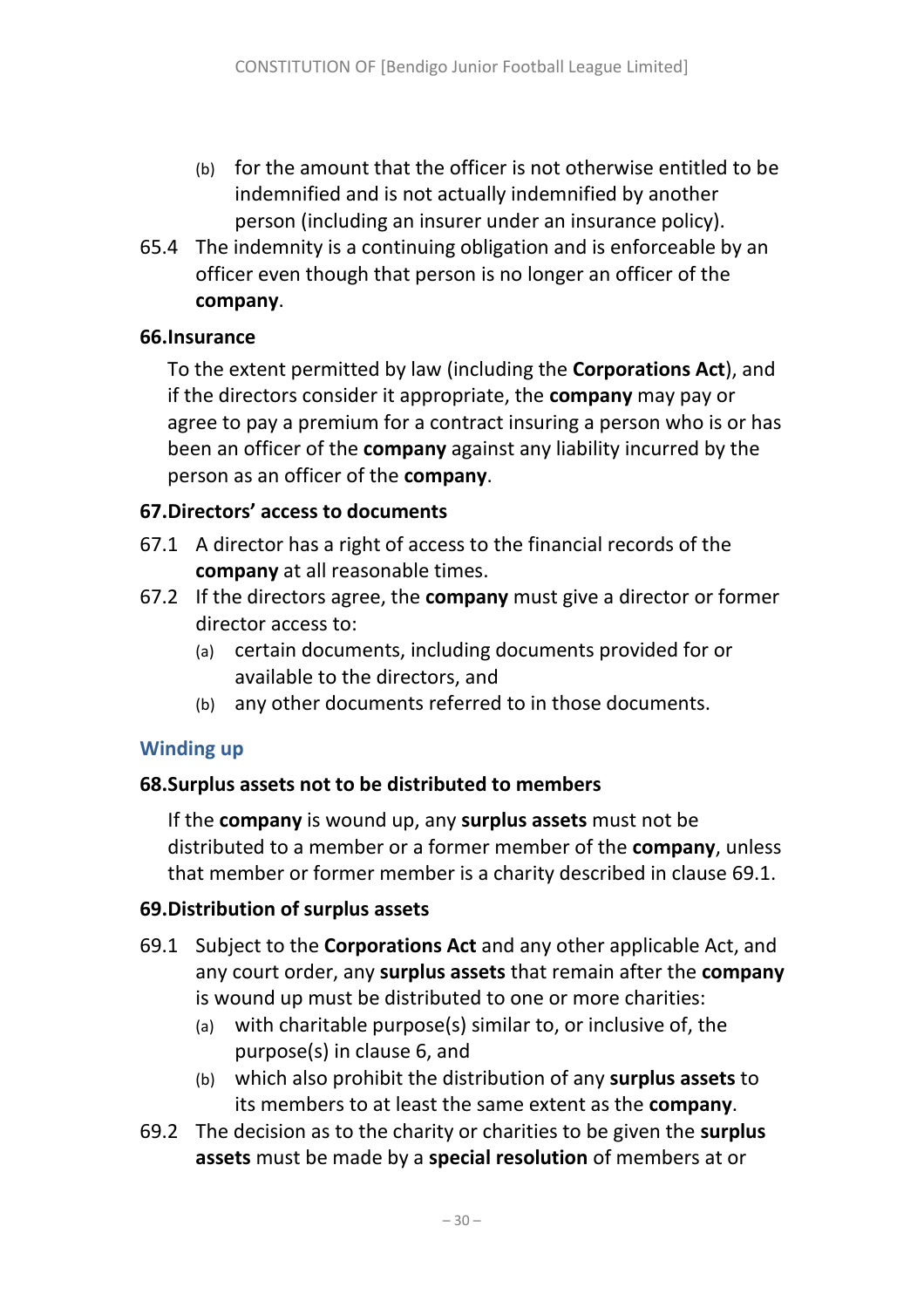before the time of winding up. If the members do not make this decision, the **company** may apply to the Supreme Court to make this decision.

## **Definitions and interpretation**

## <span id="page-30-0"></span>**70.Definitions**

In this constitution:

*ACNC Act* means the *Australian Charities and Not-for-profits Commission Act 2012* (Cth)

*company* means the **company** referred to in clause [1](#page-3-1) *Corporations Act* means the *Corporations Act 2001* (Cth) *elected chairperson* means a person elected by the directors to be the **company**'s chairperson under clause [40](#page-19-0)

*general meeting* means a meeting of members and includes the annual **general meeting**, under clause [20.1](#page-10-1)

*initial member* means a person who is named in the application for registration of the **company**, with their consent, as a proposed member of the **company**

*member present* means, in connection with a **general meeting**, a **member present** in person, by representative or by proxy at the venue or venues for the meeting

*registered charity* means a charity that is registered under the **ACNC Act**

*special resolution* means a resolution:

- $i.$  of which notice has been given under clause [21.5\(c\),](#page-11-2) and
- ii. that has been passed by at least 75% of the votes cast by **members present** and entitled to vote on the resolution, and

*surplus assets* means any assets of the **company** that remain after paying all debts and other liabilities of the **company**, including the costs of winding up.

## **71.Reading this constitution with the Corporations Act**

- 71.1 The replaceable rules set out in the **Corporations Act** do not apply to the **company**.
- 71.2 While the **company** is a **registered charity**, the **ACNC Act** and the **Corporations Act** override any clauses in this constitution which are inconsistent with those Acts.